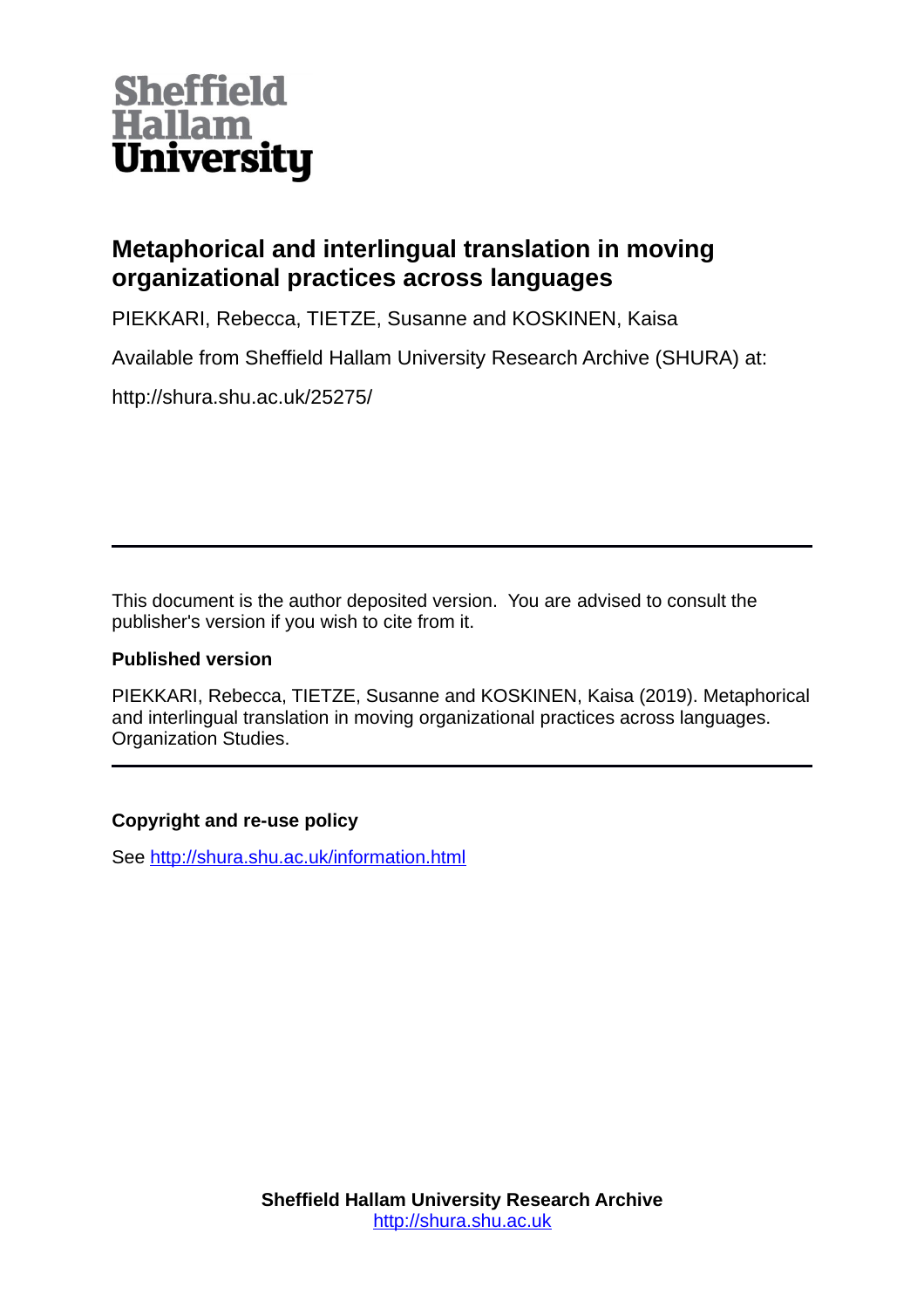# **METAPHORICAL AND INTERLINGUAL TRANSLATION IN MOVING ORGANIZATIONAL PRACTICES ACROSS LANGUAGES**

## **Abstract**

Organizational scholars refer to translation as a metaphor in order to describe the transformation and movement of organizational practices across institutional contexts. However, they have paid relatively little attention to the challenges of moving organizational practices across language boundaries. In this conceptual paper, we theorize that when organizational practices move across contexts that differ not only in terms of institutions and cultures but also in terms of languages, translation becomes more than a metaphor; it turns into reverbalization of meaning in another language. We argue that the meeting of languages opens up a whole new arena for translator agency to unfold. Interlingual and metaphorical translation are two distinct but interrelated forms of translation that are mutually constitutive. We identify possible constellations between interlingual and metaphorical translation and illustrate agentic translation with published case examples. We also propose that interlingual translation is a key resource in the discursive constitution of multilingual organizations. This paper contributes to the stream of research in organization studies that has made translation a core aspect of its inquiry.

### **Keywords**

agency, interlingual translation, metaphorical translation, multilingual organizations, translators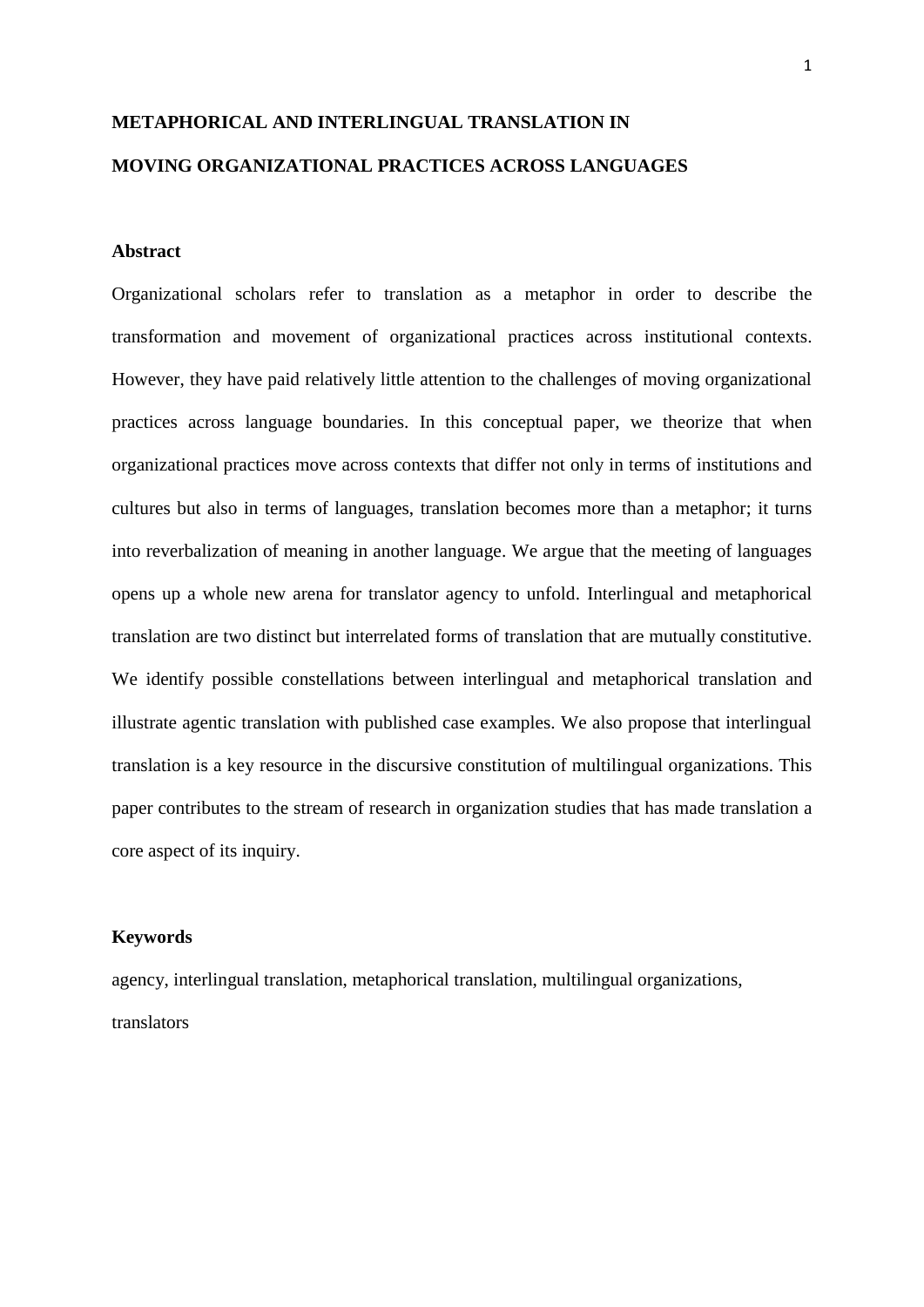## **METAPHORICAL AND INTERLINGUAL TRANSLATION IN MOVING ORGANIZATIONAL PRACTICES ACROSS LANGUAGES**

## **Introduction**

For over three decades, scholars have been interested in how organizational practices move between different societies and institutional contexts (Zilber, 2006). These questions have been approached using several different concepts, including recontextualization (Meyer, 2014), hybridization and bricolage (Frenkel, 2009), transfer (Kostova, 1999) and translation (Czarniawska & Sevón, 1996). Increasingly, scholars have opted for the concept of translation as the metaphor to denote that the movement of organizational practices across institutional contexts involves their transformation and adaptation in the receiving context (Czarniawska & Sevón, 1996).

Despite the origins of the 'translation metaphor' in linguistics (Zilber, 2006) and the broader linguistic turn in organizational institutionalism over the past decade (Alvesson & Kärreman, 2000), the translation approach has paid relatively little attention to the challenges of moving practices across language boundaries. Yet, given the interest of organizational scholars in the constitution of organizations through language and communication (Cooren, Taylor, & van Every, 2006; Schoeneborn, Kuhn, & Kärreman, 2019) and the role of meanings, labeling and vocabularies in institutional processes (Becker-Ritterspach, Saka-Helmhout, & Hotho, 2010; Zilber, 2006), there is considerable potential in shedding light on the interplay between metaphorical and interlingual translation.

In this conceptual paper, we argue that when organizational practices move across contexts that differ not only in terms of institutions and cultures but also in terms of languages, translation becomes more than a metaphor – it turns into reverbalization of meaning in another language, opening up a whole new arena for translator agency to unfold.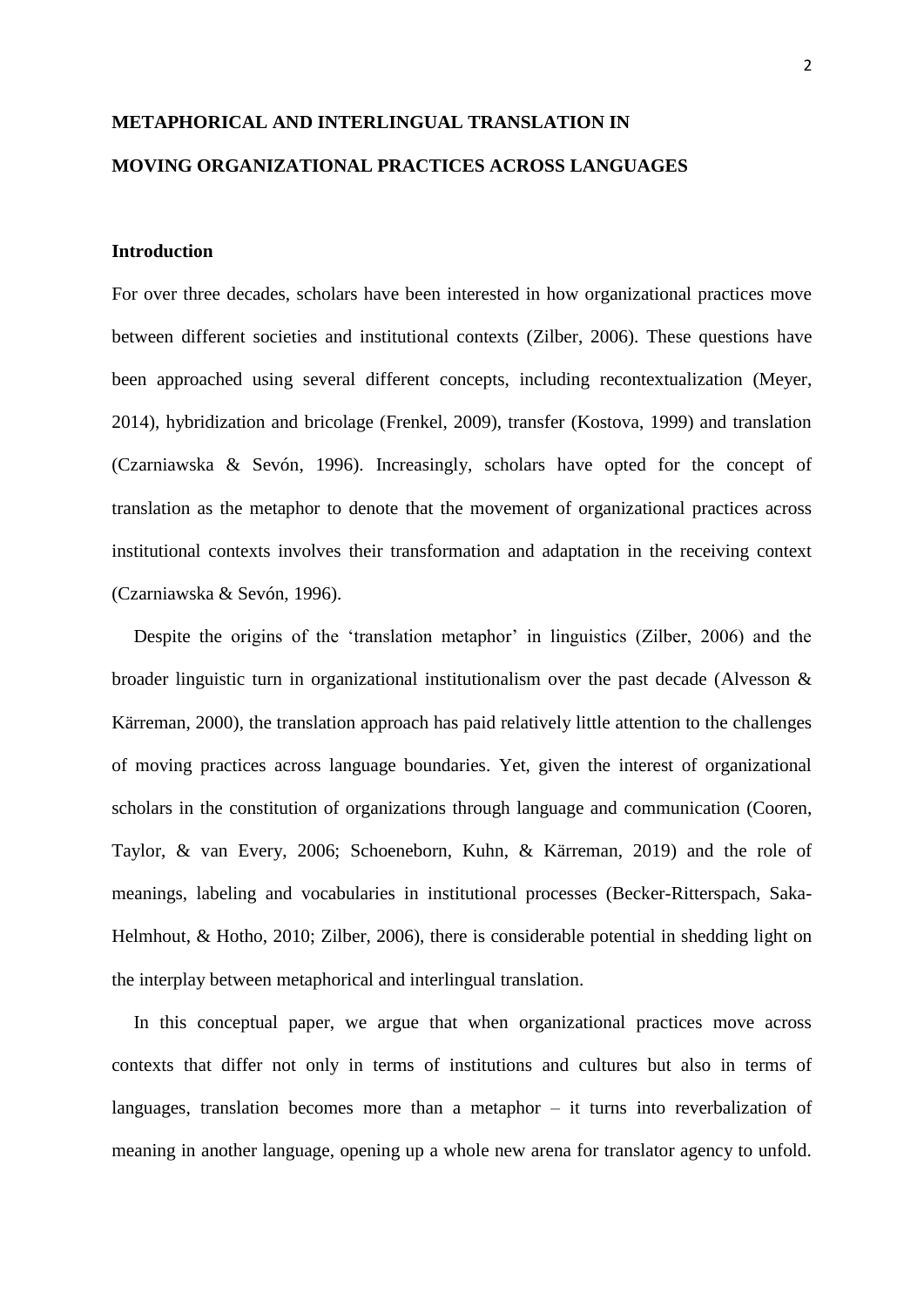The meeting of languages provides local actors with a space to actively influence the ways in which incoming organizational practices are expressed. These translators occupy particular organizational positions and may have specific organizational agendas and political purposes when translating and executing incoming organizational practices. Interlingual and metaphorical translation processes are often at play simultaneously, either working in the same direction or sometimes contradicting and complicating one another. Interlingual translation solutions can also be used as evidence of metaphorical translation, because they leave a 'paper trail' of translation strategies used by the translators and editors of incoming practices. Thus, understanding the interplay between metaphorical and interlingual translation can illuminate the role of translator agency in the discursive constitution of multilingual organizations.

Our theoretical arguments integrate insights from organization studies, particularly new institutional thinking, and the field of translation studies. New institutional scholars have advanced conceptualizations of translation as change and movement and stressed its constitutive character in organizations and institutional fields. While translation studies explicitly deal with interlingual translation and not with metaphorical translation, it provides relevant concepts for better understanding both forms of translation. Yet, so far there are no accounts that draw together interlingual and metaphorical translation as mutually constitutive processes. By integrating insights from translation studies, we can explain how organizational practices change in translation, bring into light language resources of translators, as well as the power positions and hierarchies created by these resources, and render the consequences of multilingualism in organizations visible.

We begin with an introduction to the translation approach in organization studies which is characterized by a metaphorical view of translation. We then turn to the field of translation studies in order to contrast and compare metaphorical translation with interlingual translation.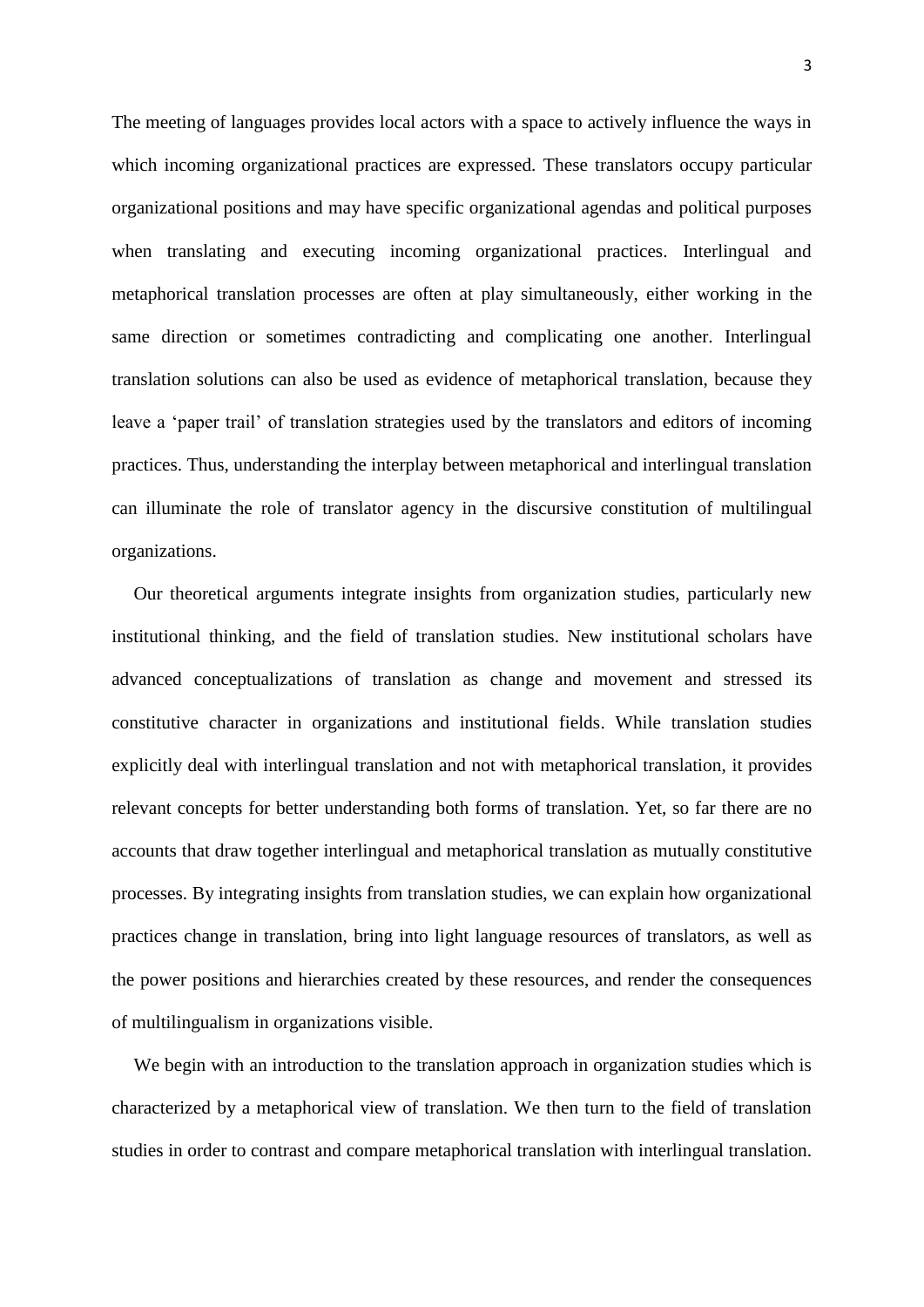We discuss the relationship between these two forms of translation and provide a typology of constellations between them. Our discussion focuses on one type, namely agentic translation, in which both forms of translation are intensely present. This type is potentially the most disruptive or productive in terms of creating change to organizational practices, and it is therefore the one that organizational researchers need to become aware of. Through an analysis of three published examples, we identify how interlingual translation creates spaces and sets trajectories for metaphorical translation. The discussion positions our contribution in organization studies and provides suggestions for future research. While we acknowledge the growing interest in multimodality (Höllerer, Daudigeos, & Jancsary, 2018; Jancsary, Meyer, Höllerer, & Boxenbaum, 2017) and intersemiotic translation (e.g. from verbal to visual or vice versa, Jakobson, 2000), this paper focuses on the verbal mode of communication.

### **Metaphorical Translation in Organization Studies**

Organization studies have developed a degree of sensitivity to the notion of translation. Different schools of thought increasingly use translation to understand the movement and change of practices, ideas, objects and people when transported from their point of origin to 'elsewhere' (Wæraas & Agger Nielsen, 2016), but in this paper we focus on organizational practices for the sake of clarity. There are different strands in organization research that use translation metaphorically to refer to transformation, change and transference of human and material resources across organizations, institutional fields and countries such as Scandinavian institutionalism (Czarniawska & Sevón, 2005) and glocalization (Drori, Höllerer, & Walgenbach, 2014) that we will turn to next.

A significant contribution was made by Scandinavian institutionalism<sup>1</sup> (Czarniawska & Sevón, 1996, 2005), a school of thought inspired by actor network theory<sup>2</sup> (Callon, 1986; Latour, 1986). Boxenbaum and Strandgaard Pedersen (2009, pp. 190–191) define translation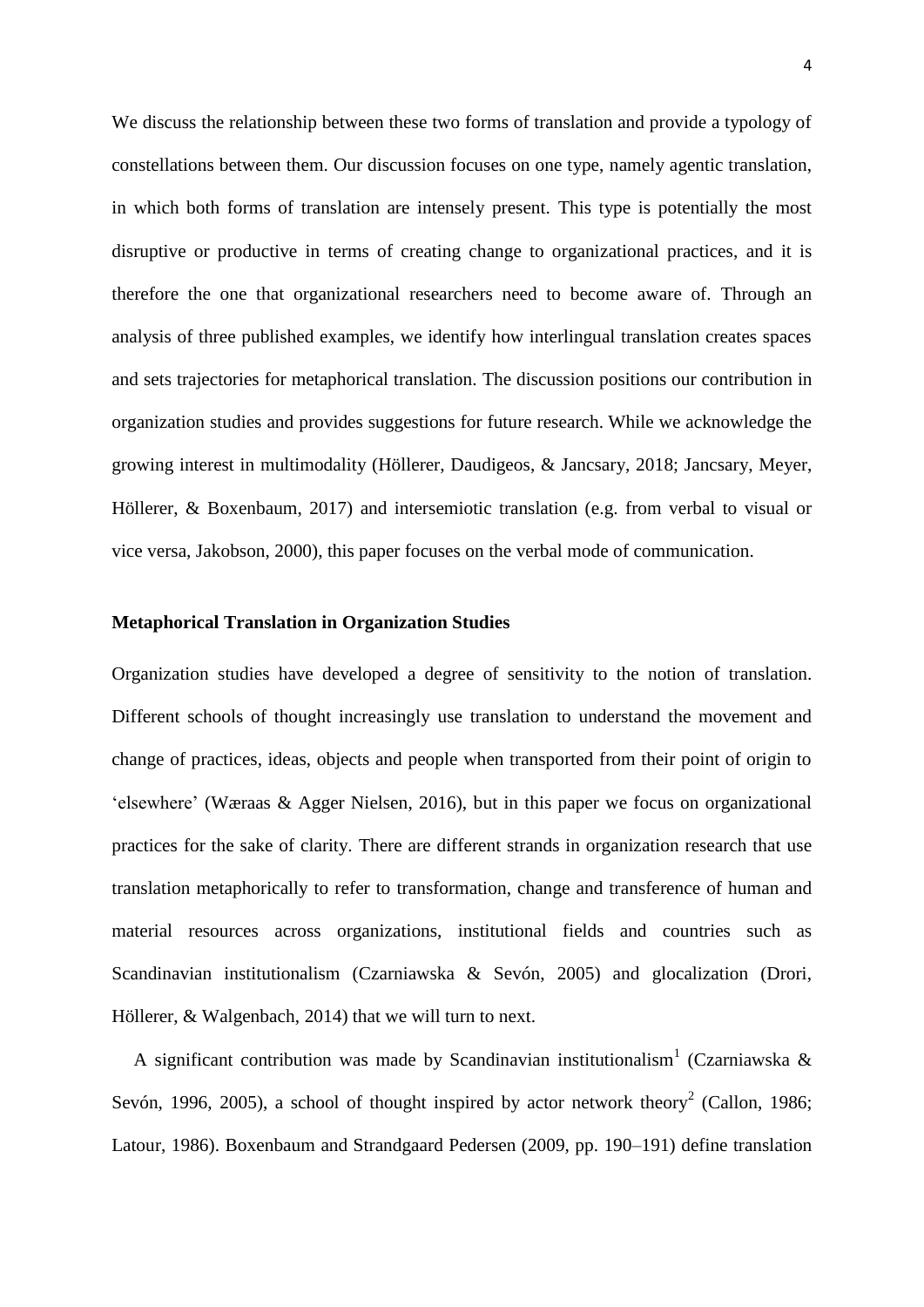as the 'modification that a practice or an idea undergoes when it is implemented in a new organizational context'. By scrutinizing processes of reception in the new local context, Scandinavian intuitionalists have provided explanations of why practices remain distinct rather than become isomorphic and standardized (Boxenbaum & Strandgaard Pedersen, 2009). Furthermore, the agency of local actors who receive and spread organizational practices (Boxenbaum, 2006; Czarniawska & Sevón, 1996, 2005) contributes to the heterogeneity of these practices. Sahlin-Andersson (1996) describes local actors as editors, whose editorial decisions unfold in contexts where the arrival of something 'new' affords them with a space for agency. Local actors include agents such as consultants, experts (Frenkel, 2009), academics (Sahlin-Andersson & Engwall, 2002), local managers and leaders (Whittle, Suhomlinova, & Mueller, 2010), as well as lower-level organizational members (Zilber, 2002).

A school of thought that pays explicit attention to the cross-border travel of practices is glocalization (Drori et al., 2014). Scholars in this tradition see boundaries as transgressing, fluid and even merging, and local agents as 'glocalizers' who marshal available discursive resources to influence the reception or fusion process 'across time and space' (Drori et al., 2014, p. 92). Glocalization researchers argue that agents are 'positioned at junctions of translation' (Drori et al., 2014, p. 92) and are therefore able to overcome meaning boundaries. Meanings 'cannot be transported "wholesale" from one cultural context to another', because they 'have to pass through a powerful cultural filter' and 'can thus only spread if they resonate within this context' (Meyer, 2014, p. 81). Local agents do important recontextualisation work through which 'processes of translation and amalgamation among entities' on the global-local scale are enacted (Drori et al., 2014, p. 90). As with Scandinavian institutionalism, the literature on glocalization stresses the importance of language, meaning and translation, but does not explicitly concern itself with interlingual translation.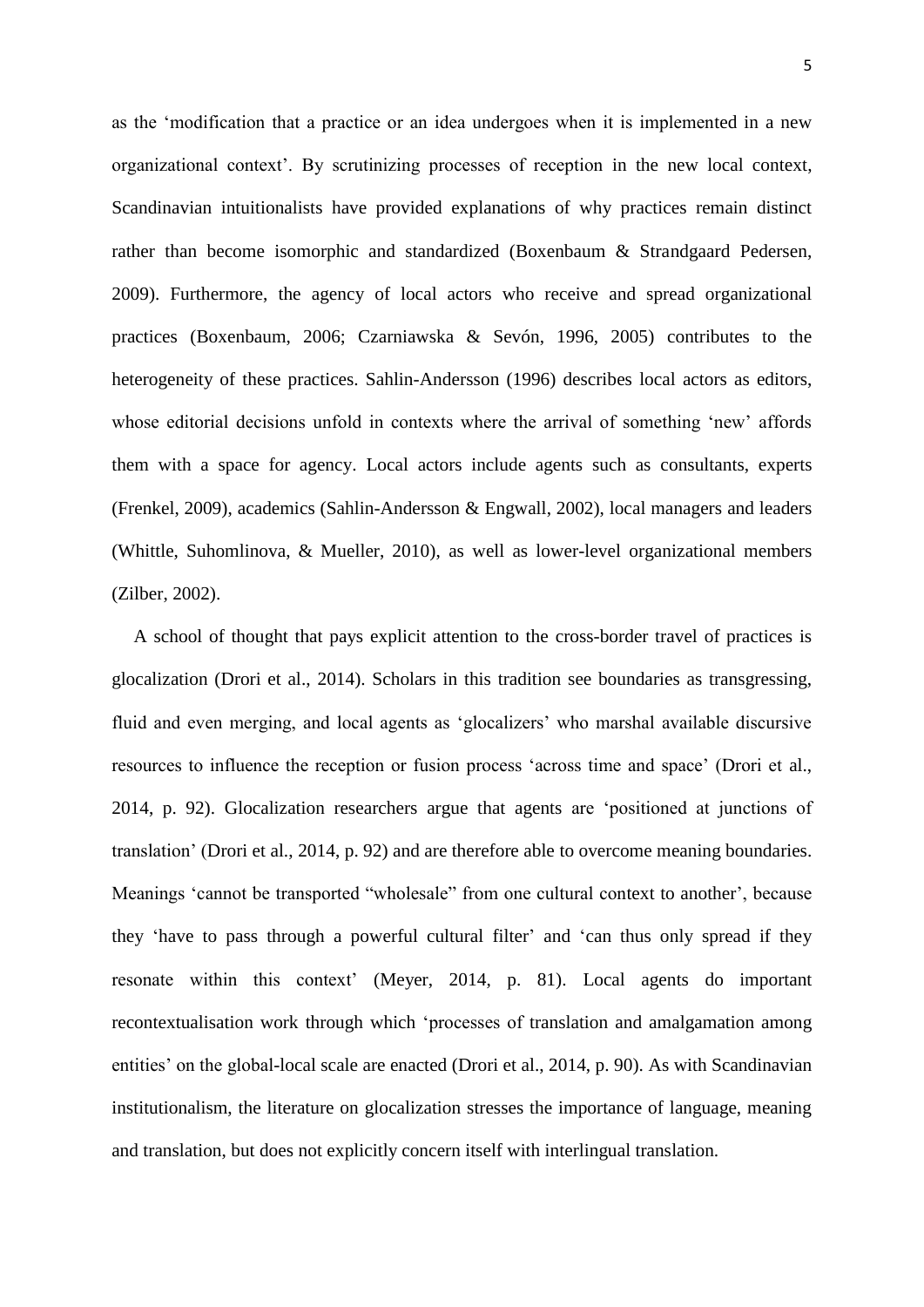However, a handful of studies provide at least a glimpse into the crossing of language boundaries and the role of English in understanding neo-colonial power relations (Dar, 2018), the formation of identities as 'Anglophones' (Boussebaa & Brown, 2017) and changes in vocabularies. For example, Geppert (2003, p. 322) carried out a comparative analysis of vocabularies within global manufacturing discourse and noted the different meanings of the term 'engineer' as a profession in Germany versus the UK. Meyer and Höllerer (2010) found that the concept of shareholder value changed when it moved from an Anglo-Saxon context to Austria. The German translation of the English term was more ambiguously framed than the original, accentuating the local tradition of a strong stakeholder approach to governance. Becker-Ritterspach et al. (2010) studied a change initiative labeled 'Star Trek' in a German subsidiary. They reported translation and relabeling of this initiative from 'Star Trek' to 'nothing is impossible' in German (nichts ist unmöglich) in order to gain the cooperation of the local workforce. Within these comparative pieces some of the identified discursive acts involve interlingual translation in order to create a shared vocabulary that resonates sufficiently in the respective local setting.

In general, although the field of organization studies engages deeply with language, meaning and processes of sense-making and sense-giving, it is primarily monolingual in its orientation. Even studies likely to have been conducted in multilingual settings (e.g. Gammelgaard, Haakonsson, & Just, 2019; Tyllström, 2019) do not give an account of interlingual translation and consequently, some of the translation work remains hidden. In order to make it more visible, we now turn to the field of translation studies, the discipline that deals with interlingual translation.

#### **Interlingual Translation in Translation Studies**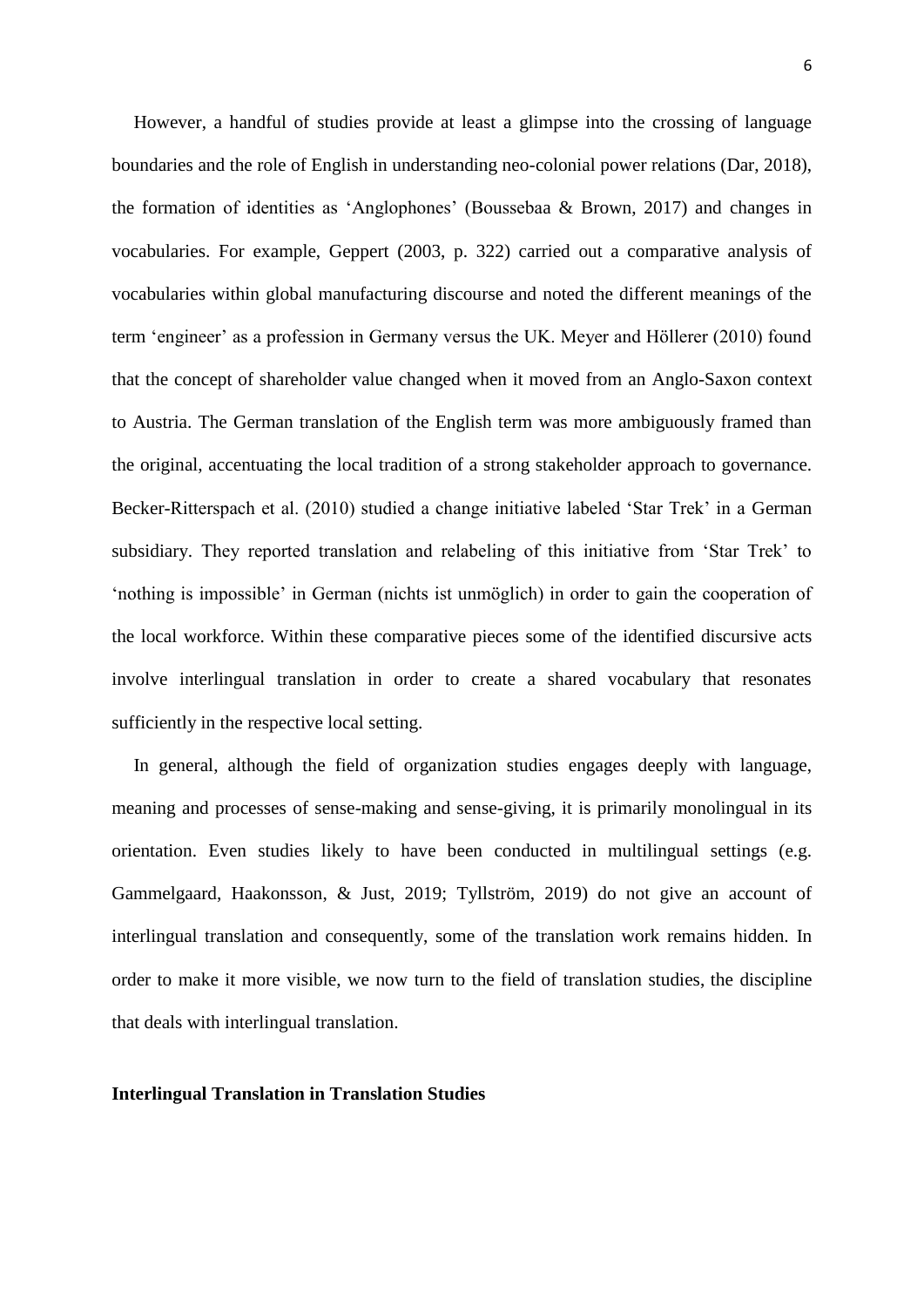As discussed above, the relationship between the notion of translation and actual interlingual processing of written or oral texts is rarely taken under scrutiny in organization studies. Still, the word translation is borrowed – or translated – from its interlingual meaning, and it therefore makes sense to assume that these two forms of translation are related (see also Røvik, 2016). Indeed, in the transfer of practices across linguistic boundaries, the two forms of translation, the metaphorical and the interlingual, are intertwined and co-exist in various combinations. In this section, we analytically separate interlingual translation from its metaphorical 'cousin' and bring it under scrutiny in its own right.

The field of translation studies recognises the multiplicity of semiotic systems and translations between them. Jakobson (2000) distinguishes between intralingual, interlingual and intersemiotic translation (e.g. translating across semiotic systems from verbal to visual or vice versa), but in its prototypical sense translation is seen to operate between two natural language systems. Most research in translation studies deals with the transfer of meaning between spoken natural languages in either written (translation) or spoken (interpretation) form. While the lay understanding is often mechanistic, focusing on mapping how individual *words* are expressed in the other language, interlingual translation scholarship and practice emphasize the importance and the complexity of carrying intended *meanings* across. This may sometimes necessitate that the translator deviates from word-level equivalence, reorganizes the macro-structure of argumentation and uses strategies and techniques such as making implicit information explicit, adding explanations, adapting and omitting elements (see e.g. Chesterman, 2016, pp. 104–109). Because the translated text will enter a new cultural, political and social context, a non-adapted literal re-rendering, while being a faithful translation on the level of words, may fail miserably at the level of meaning. Hence, the most relevant unit of analysis in translation studies is rarely individual terms or words but entire texts, as details need to be assessed in their discursive context.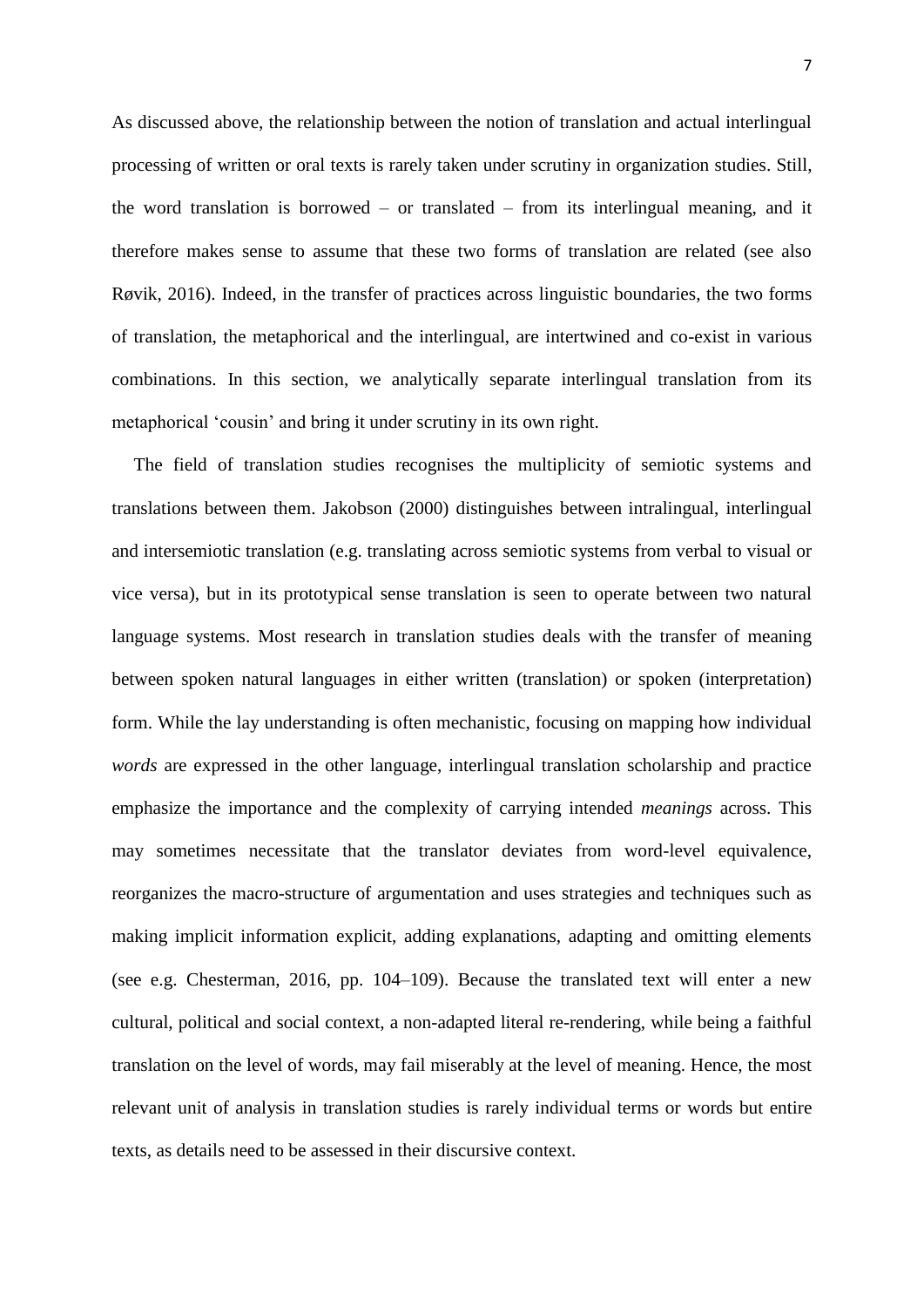Because of this constant strategic processing and the necessity of adaptive transformations, interlingual translation is best understood as decision-making (Levý, 1967; Pym, 2015). It is the task of the translator to assess the target context and to adapt and rewrite the translation to meet the cultural expectations and social reality of the target audience (Lefevere, 1992). This kind of target-orientedness (Toury, 2012) differentiates translation studies from a purely linguistic analysis, as such contextualization brings social and cultural elements into the equation and introduces issues such as power dynamics and status hierarchies (see e.g. Strowe, 2013). The power of translation is borne of this decision-making nature of the task, and it plays out at the level of text, in the closures of interpretation brought about by the necessity to finalize language choices. In comparison, a typical metaphorical translation process is interpretively more open-ended and allows for on-going processual development.

Decision-making also highlights the translator's agency and space for active engagement in adaptively reshaping the 'message-carrier' (i.e., the translated text) to fit the intended purpose, or 'skopos,' of the translation process (Holz-Mänttäri, 1984; Vermeer, 1996). The skopos, in translation studies, is understood to be the intended purpose of the commissioner of the translation, and the task of the *professional* translator is seen to use their agency to produce an optimal text to forward that aim. In recent literature, more attention has been put to *non-professional* modes and contexts of translating and interpreting, and some scholars have further differentiated between activities entirely outside the professional realm (volunteer work, hobbies etc.) and *paraprofessional* translation and interpreting that professionals of other fields engage in as part of their daily work (Koskela, Koskinen, & Pilke, 2017; Tuylenev, 2014). For volunteer and paraprofessional translators, the skopos of the translation is often likely to be much more personal than for professional translators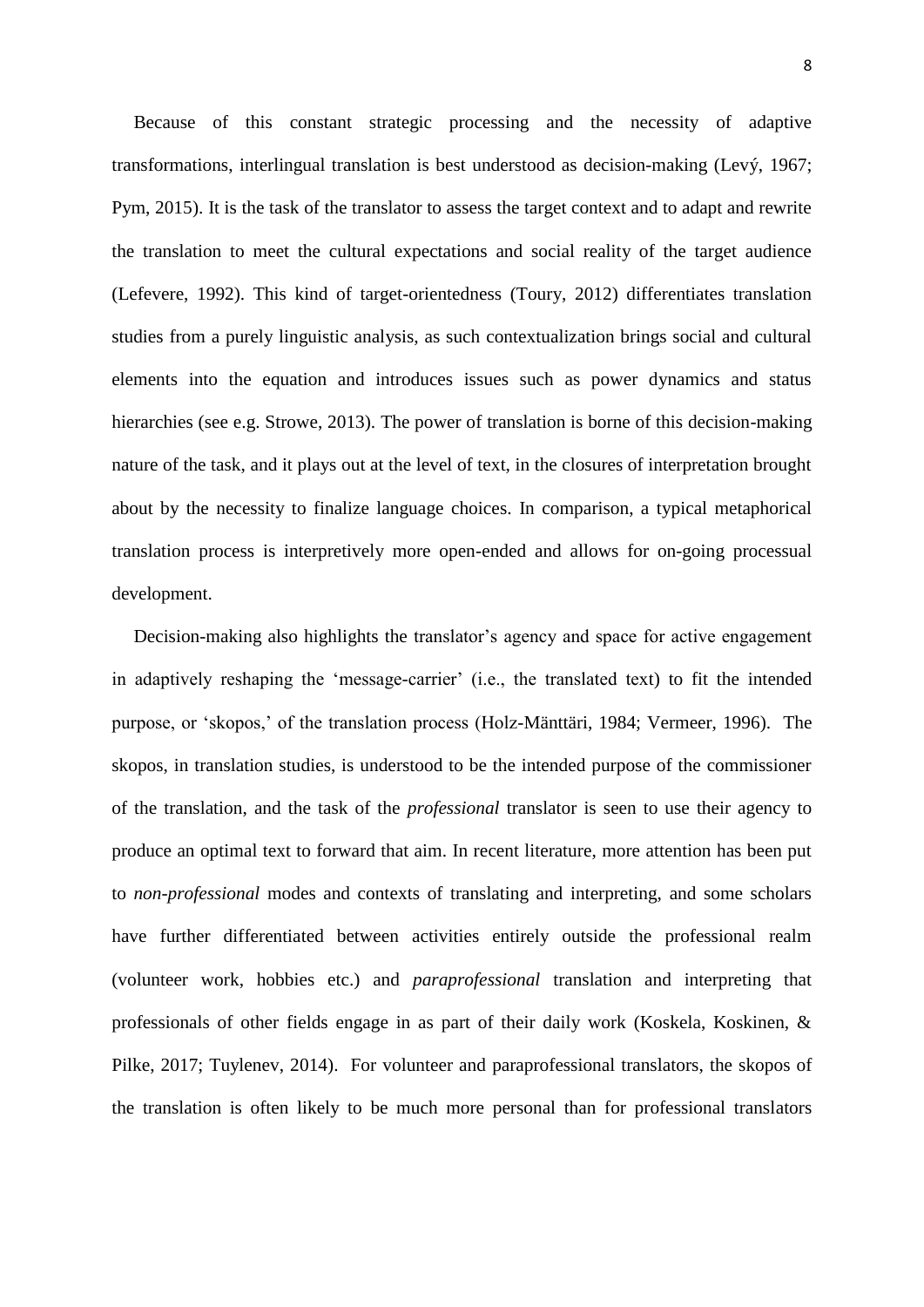rendering their services to clients, and the former can therefore be expected to take on more agentic roles.

To gain an understanding of the decision-making process inherent in translating and of translators' agentic activities, comparative textual analysis is needed. In translation studies, comparisons between source texts and target texts is one standard method of research, but it does not foreground sameness over difference. Rather, the dominant view has been to observe and analyze the deviations from sameness between the texts, as these are seen to reveal relevant aspects of the cultural relations concerned.

One topic often highlighted in translation studies literature is the notion of invisibility (Venuti, 1995). Translation tends to be perceived by other actors as a mechanistic and simplified activity, and the element of strategic decision-making is often overlooked, rendering the translators unobserved. The resulting invisibility adds to their agentic power by removing constrains of having to explain, justify or account for their decisions. This, together with language skills that other participants do not necessarily possess, allows translators a lot of hidden power and room for independent reshaping of meaning. Because of this hidden power, professional translators and interpreters have formulated professional ethics and codes of practice which emphasise their neutrality and impartiality (Baixauli-Olmos, 2017), as well as trust (Chesterman, 2016), and loyalty (Nord, 1991).

For our purposes of explaining the interplay between interlingual translation and metaphorical translation, three key points can be distilled from the above. First, we draw on the core concept of *skopos*, which allows us to appreciate the purposeful nature of translation practice. Decision-making over best translation strategies and techniques is dependent on what the translation aims to achieve and what kind of an organizational change it is part of. Second, in metaphorical translation scenarios we often encounter paraprofessional interlingual translators who engage in translation activities alongside their recognized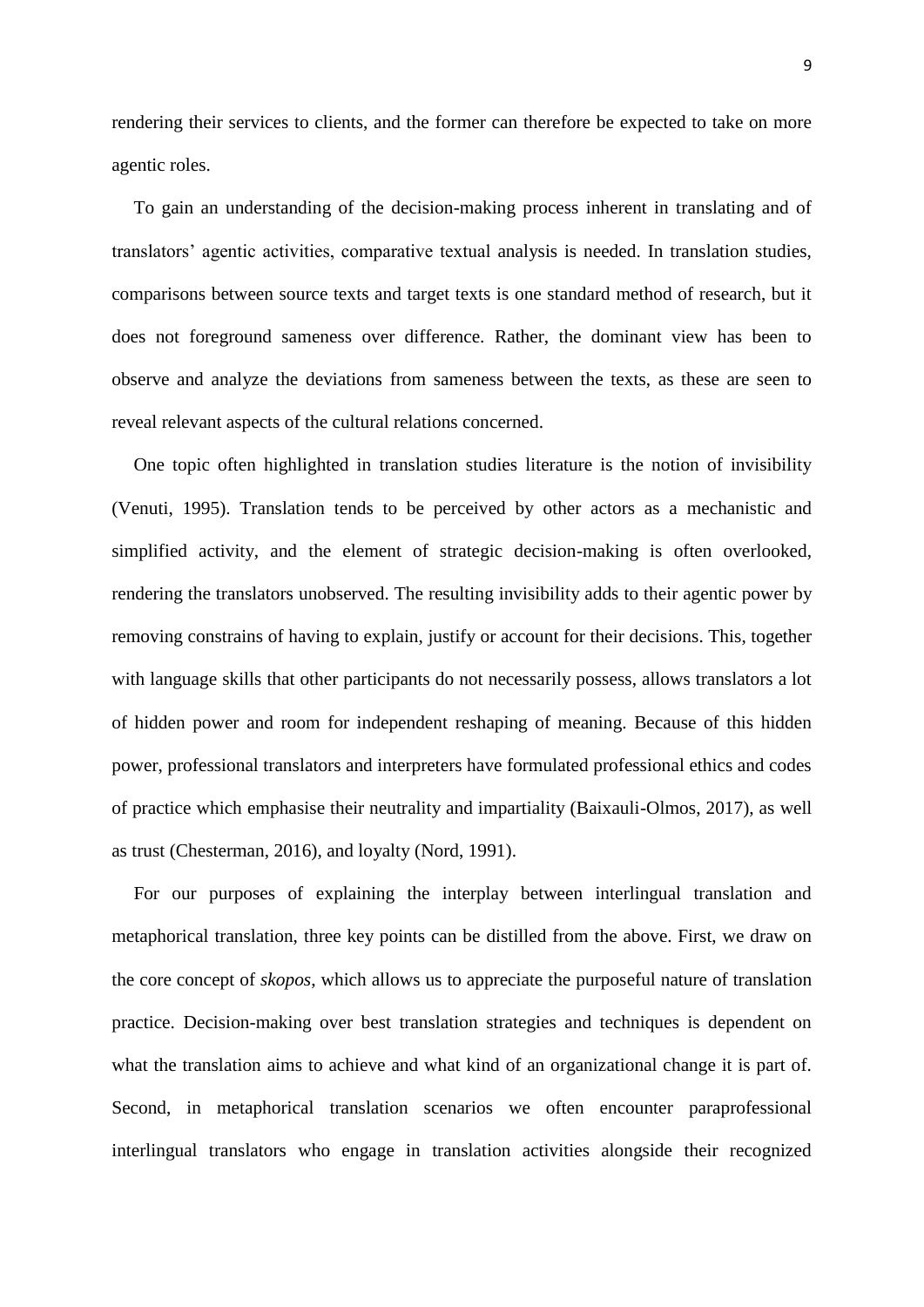organizational role and are therefore more extensively embedded in the organizational reality than translation professionals. Because of their double role, these *agentic translators* are more likely to be willing to use their agency in both interlingual and metaphorical translation. In contrast, professional translators are less likely to have their own agendas and to actively aim to shape the metaphorical translation through their interlingual translation decisions. Third, we deal with the issue of *translator (in)visibility*. A mechanistic understanding of translation may result in a failure to recognize the agentic role of the translator because it does not support the idea of translators' active involvement in meaning-making. Yet, interlingual translators often have hidden power and agency to either promote or to undermine the skopoi of other communicating partners, which we intend to make visible in this paper.

### **Similarities and Differences between Metaphorical and Interlingual Translation**

Table 1 charts the similarities and differences between metaphorical translation in organization studies and interlingual translation in translation studies.

-------------------------------------------

#### INSERT TABLE 1 ABOUT HERE

-------------------------------------------

As Table 1 shows, the two forms of translation share many similarities but they also have significant differences. A core similarity is that we are looking at two meaning-making processes that are fundamentally language- and text-based. However, metaphorical translation can also operate on level of materializations of practices or ideas, which remains outside the scope of this paper. Both metaphorical and interlingual translation are concerned with taking something that exists already from the context where it was first conceived of to another, and making it fit in its new environment. To achieve this, purposeful adaptations are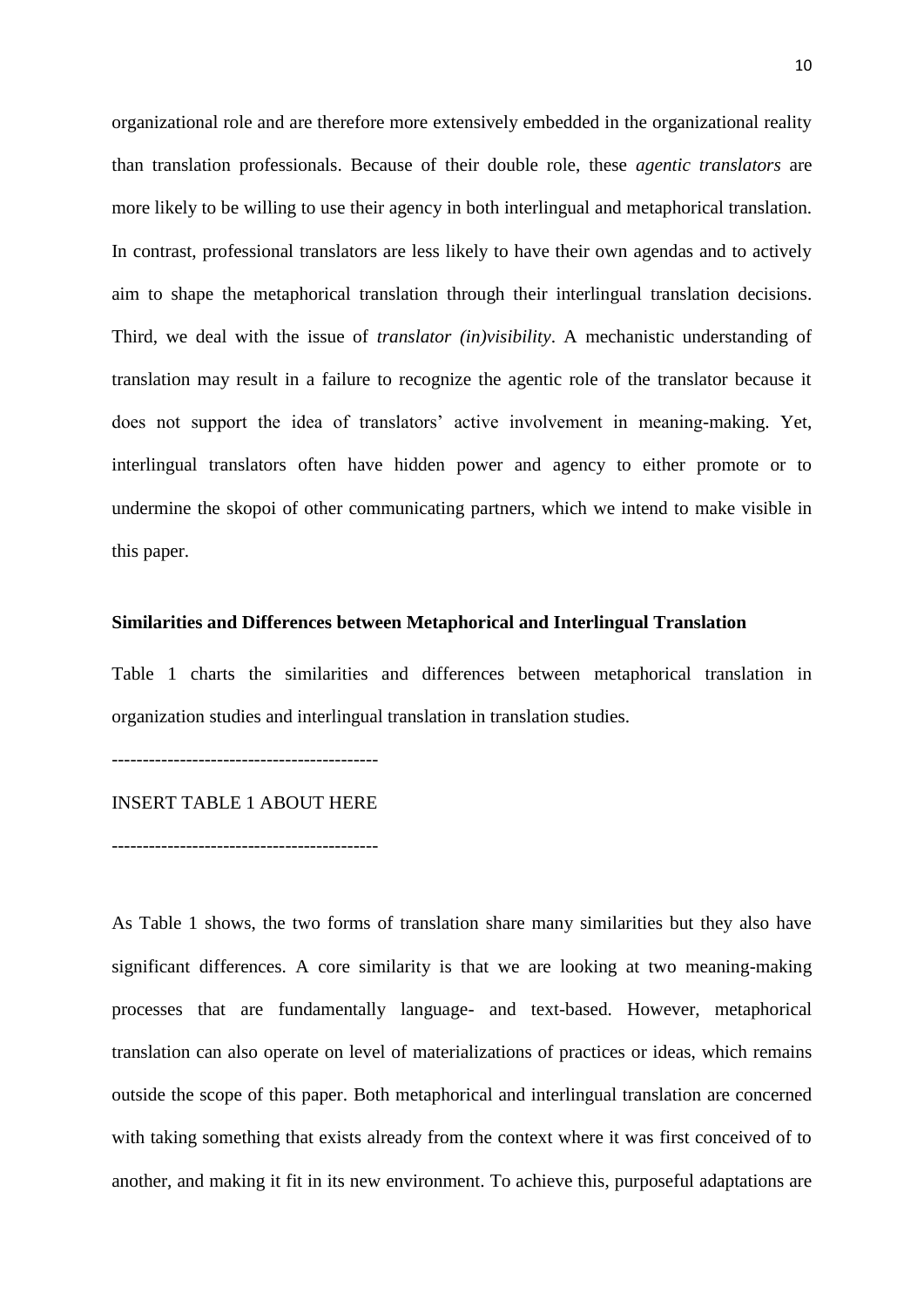made. In both forms of translation, the relationship between the original and its translation is based on relevant similarity rather than actual sameness in the sense of the two being fully identical (Chesterman, 1996).

As Table 1 indicates, a significant difference concerns the role and identity of the person doing the translating: the field of translation studies predominantly assumes a professional translator, doing commissioned work to a client and functioning as the expert of intercultural communication (Holz-Mänttäri, 1984). In contrast, the metaphorical translation work is conducted by consultants, managers, and other members of the organization who are fully embedded in the translation process and who often also engage in interlingual translation.

In contrast to hired professional translators, these paraprofessional translators have a more complex organizational role. In addition to the skopos provided by the commissioning agent at headquarters or elsewhere, they have their own local agendas, and they often have high levels of agency and a lot of visibility to others (for a comparative case study of professional vs paraprofessional translation of a business studies text book see Buzelin, 2014). The degree of freedom in deviating from their 'source' practice may vary depending on their position in the organizational hierarchy, the prestige of the sending organization and the practice being transferred, as the case analysis after the next section will show. After detailing the similarities and differences between metaphorical and interlingual translation we shall bring them together by providing a typology of constellations between them.

## **Relationship between Metaphorical and Interlingual Translation**

The focus of this paper is on multilingual contexts in which metaphorical and interlingual translation are intertwined and mutually constitutive. We do not concern ourselves with monolingual settings where metaphorical translation can exist by itself (e.g. Cassell & Lee, 2017). Thus, in multilingual contexts, the combination of metaphorical and interlingual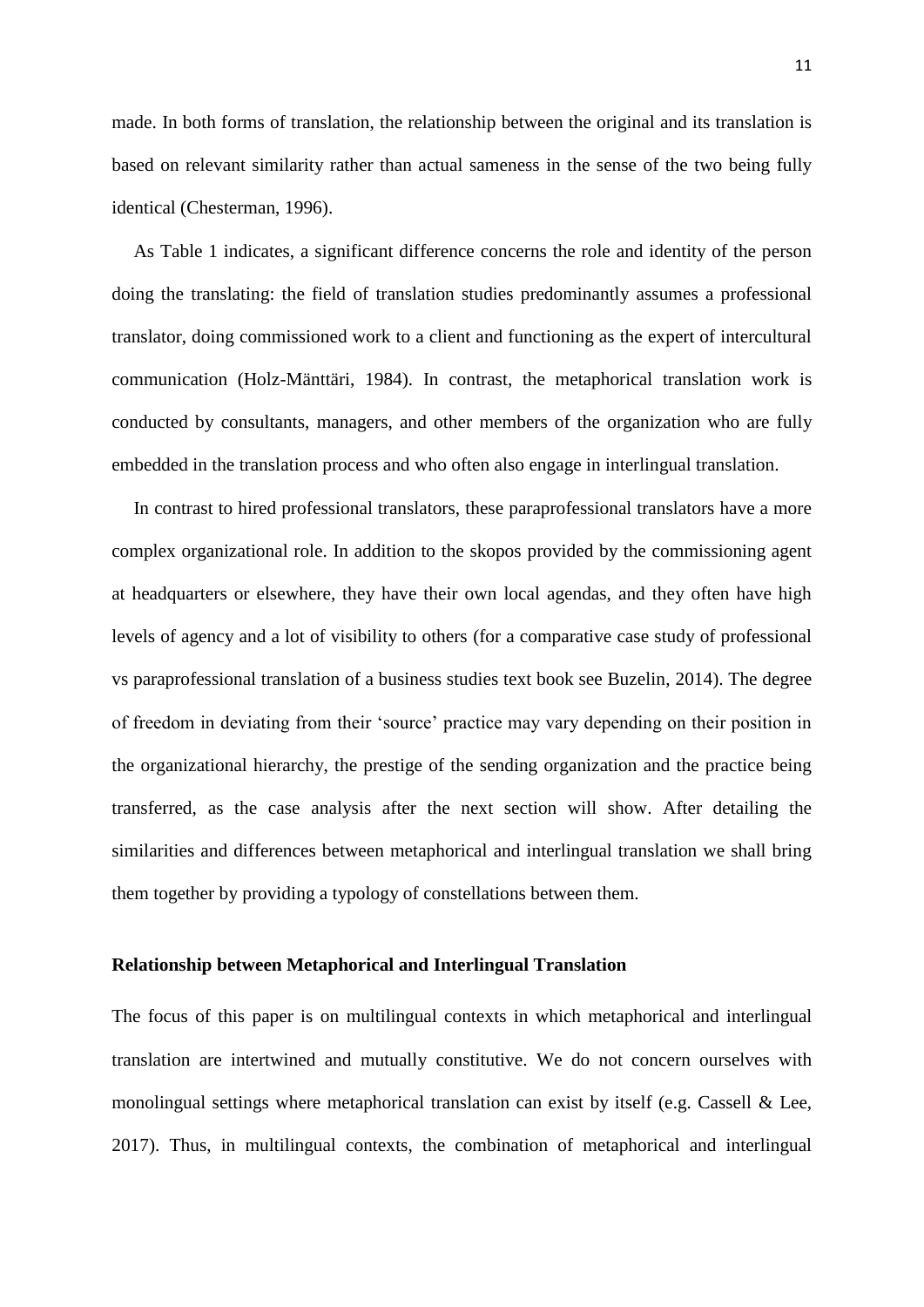translation produces four prototypical, idealized types of constellations, with high or low degrees of either form of translation, depending on the context and the agents involved.

Figure 1 presents this typology of metaphorical and interlingual translation in a two-bytwo matrix. The x-axis relates to the degree of metaphorical translation and the y-axis captures the degree of interlingual translation. Each cell of the matrix represents a particular type of translation for analytical purposes. In what follows, we first define each type of translation work and illustrate it with examples from selected published work.

------------------------------------------------

#### INSERT FIGURE 1 ABOUT HERE

------------------------------------------------

*Type 1: Automated translation (high degree of interlingual translation, low degree of metaphorical translation)* 

As Figure 1 shows, it is possible to have a situation with a high level of interlingual translation, but with very little or no metaphorical translation. An extreme contemporary case is machine translation, which allows for endless translations between various languages (i.e., interlingual translation) but the machine does not have any agency or understanding of the receiving context to consciously adapt the translated text to the local setting (i.e., metaphorical translation). The complete lack of fitting for skopos or local context makes it a risky choice in terms of successful implementation, potentially leading to unintended consequences.

Employees in organizations routinely execute interlingual translation in their day-to-day operations, when translation work has become standard practice and follows established textual patterns and accepted terminology. This routine work is often conducted by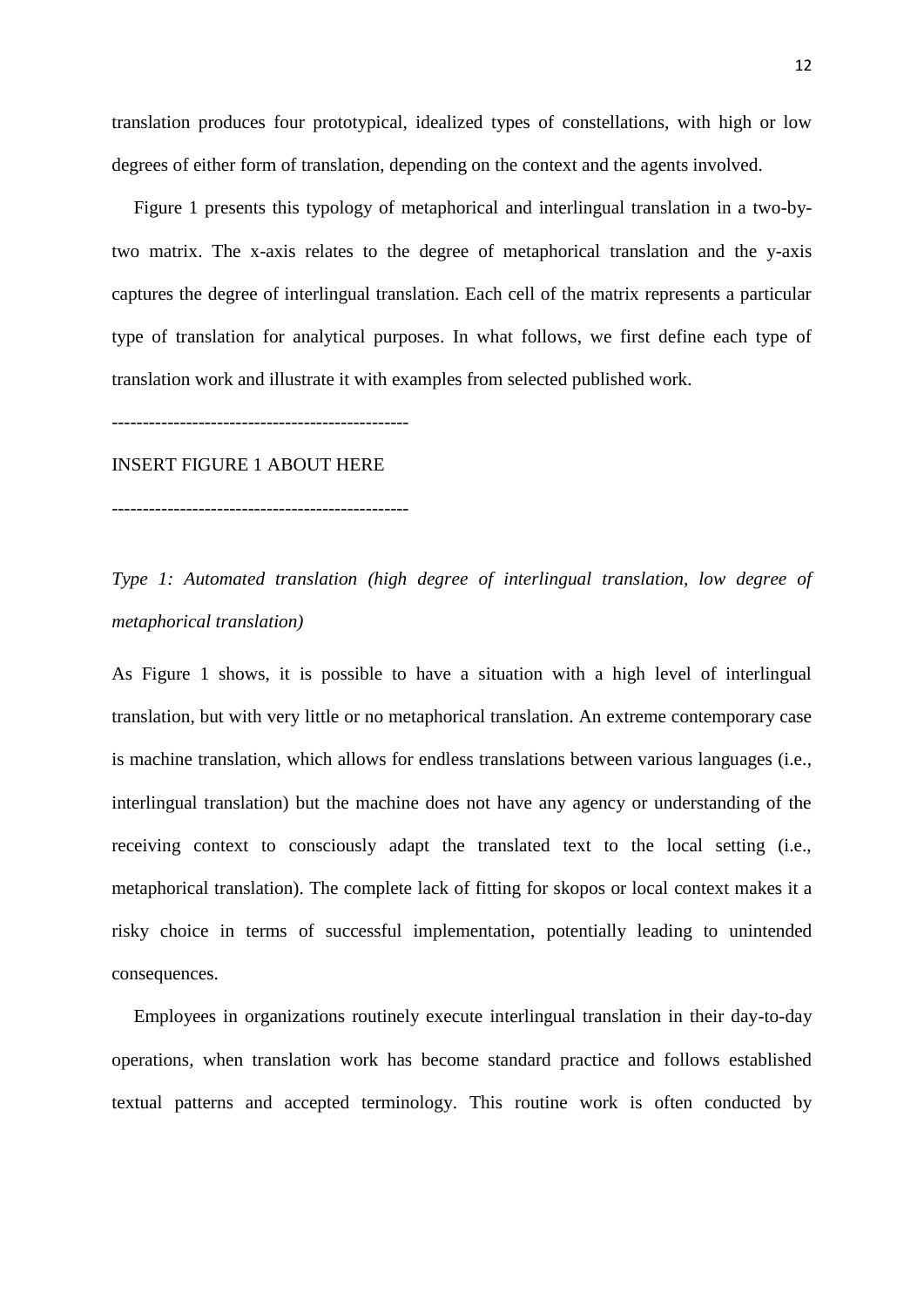professional translators, either employed by the company or outsourced as it often requires a higher degree of technical expertise.

*Type 2: Borrowing (high degree of metaphorical translation, low degree of interlingual translation)* 

Sometimes practices that undergo metaphorical translation into a new locale resist interlingual translation, leading to borrowing of foreign terms, expressions and labels in their original form (Westney & Piekkari, 2019). This is related to an attitude of respecting or even flaunting the foreignness of the foreign terms, texts and practices such as the Japanese 'kaizen' (continuous improvement) and 'gebba-kai' processes (quality circles adopted by engineers, Saka, 2004, p. 218). The Japanese example is a case in point due to its radically different and unfamiliar culture, language, and social structure. Yet, translators have to engage in considerable metaphorical translation to make the Japanese practices accessible and legitimate for receiving audiences (Westney & Piekkari, 2019). In translation studies such borrowing of foreign terms is called 'foreignization' and contrasted with 'domestication' which refers to local adaptation (Paloposki, 2011; Venuti, 1995).

# *Type 3: Parallel practice (low degree of metaphorical translation, low degree of interlingual translation)*

As Figure 1 shows, there are situations in which both interlingual and metaphorical translation are low. For example, members of the same multilingual organization may operate in and between several languages on a daily basis without the need for interlingual translation. This is termed parallel multilingual practice, i.e., contact and flow of information between groups who share the same linguistic resources. Some multinational corporations (MNCs) may also be categorized as multinational but not as multilingual organizations (Piekkari & Westney, 2017) because they remain within a shared linguistic space (e.g.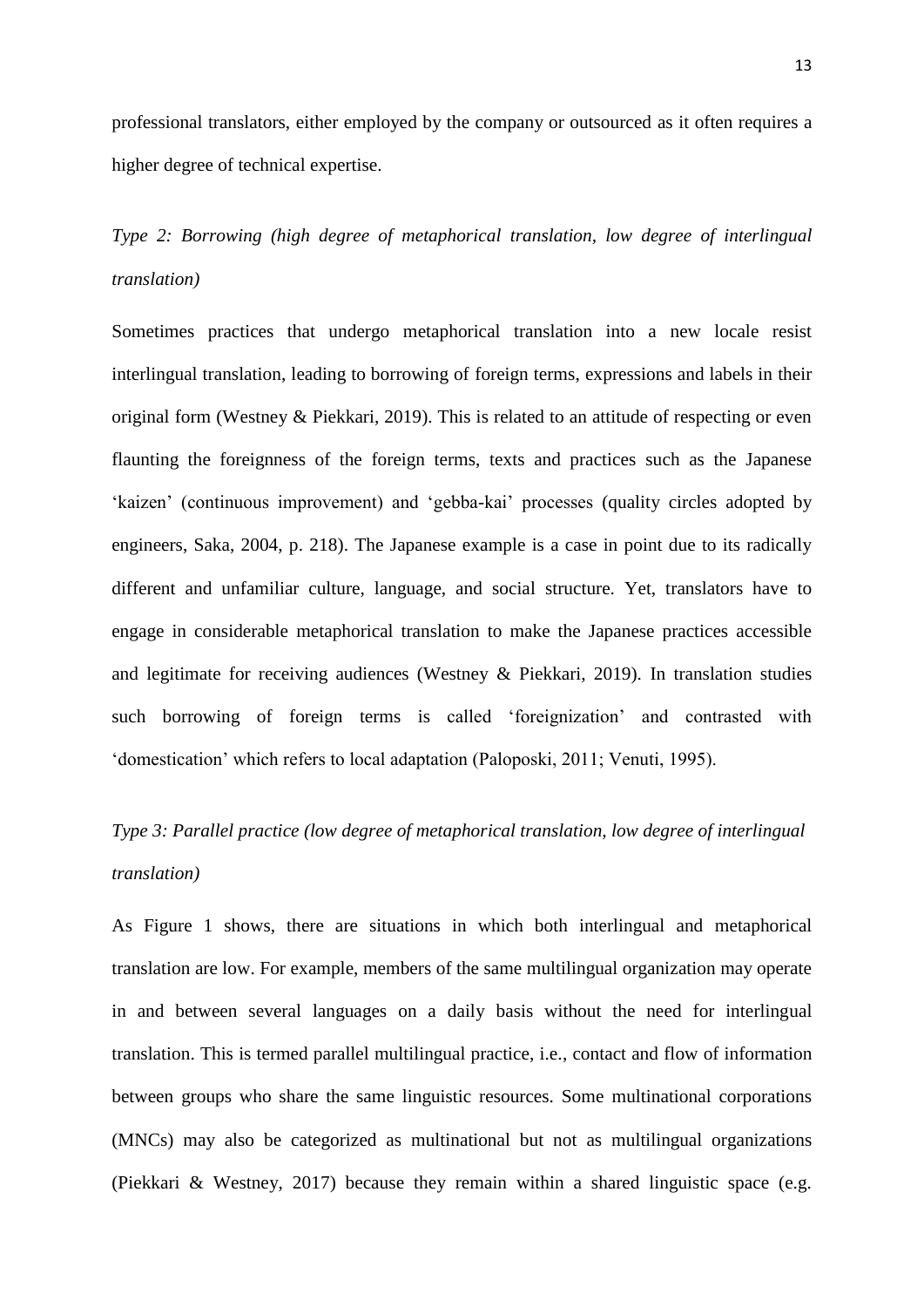Spanish MNCs serving major parts of South-America in Spanish). While some local adaptation still takes place in both forms of translation (*intra*lingual translation between different varieties of Spanish and adaptations to cultural differences), linguistic, cultural and institutional similarity enables fairly smooth transfers and assists sense-making across borders. However, previous research indicates that the success of parallel practice may be superficial, and non-translation can put native speakers at an advantage (Neeley, 2017).

## *Type 4: Agentic translation (high degree of metaphorical translation, high degree of interlingual translation)*

Type 4 is theoretically the most interesting to the community of organization scholars because in this type the two forms of translation are simultaneously intensively present (see Figure 1). It is potentially the most disruptive or productive in terms of changing organisational practices. These are cases where a radically novel foreign practice is being moved across a linguistic boundary to a new context that significantly differs from the original context (i.e., metaphorical translation is required) and where participants have very different linguistic resources (i.e., interlingual translation is required). These cases call for extensive local adaptation of meaning as it needs to be recontextualized in the receiving location to render the translation as familiar as possible for the receivers and creating an equivalent effect (Nida, 1964), or optimal functionality from the viewpoint of the skopos of the commissioning party has to be achieved (Vermeer, 1996). In these cases the translator creates intelligibility of a new practice at the receiving location both on textual and practice level. The translation process allows for the accommodation of new insights, but it also enables manipulation of meaning and new trajectories for metaphorical translation as we will illustrate in the following section.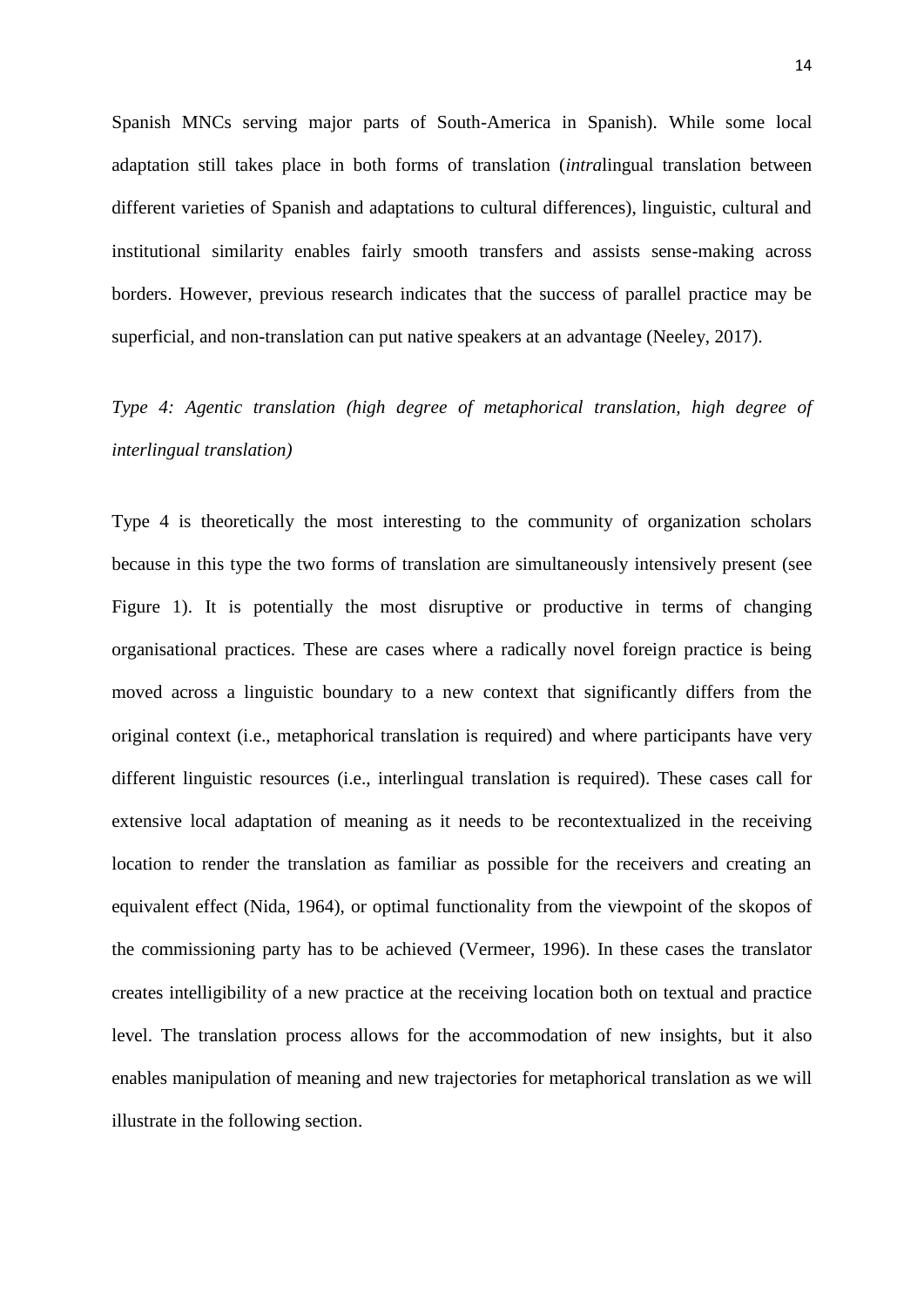### **Interplay between Metaphorical and Interlingual Translation in Three Published Cases**

We now turn to three previously published empirical studies that engage with both metaphorical and interlingual translation in organizational contexts to illustrate our theoretical points. These examples were selected because they document the translation work of paraprofessional translators who pull in new organizational practices from outside or receive them from corporate headquarters. In terms of our typology presented earlier, the three cases represent Type  $4$  – agentic translation – in which both forms of translation are intensely present (see Figure 1). Not many articles document both interlingual and metaphorical translation in the same study and therefore these three cases provide an opportunity to comment on the dynamics and complexities between these two forms of translation as they unfold in contexts of use.

In the following, we offer a reading of the three published articles from the viewpoint of the interplay between interlingual and metaphorical translation. The two first cases portray how creative and accommodating interlingual translation set particular trajectories for metaphorical translation to unfold in line with the skopos of the commissioning agents. The third case documents a situation in which interlingual translation is used to set a trajectory for metaphorical translation which is in line with the skopos of the local subsidiary agent but contradicts the skopos of the global agent at corporate headquarters. Table 2 compares agentic translation across the three cases.

------------------------------------------------

------------------------------------------------

INSERT TABLE 2 ABOUT HERE

*Case 1: Alignment between creative interlingual translation and organizational translation*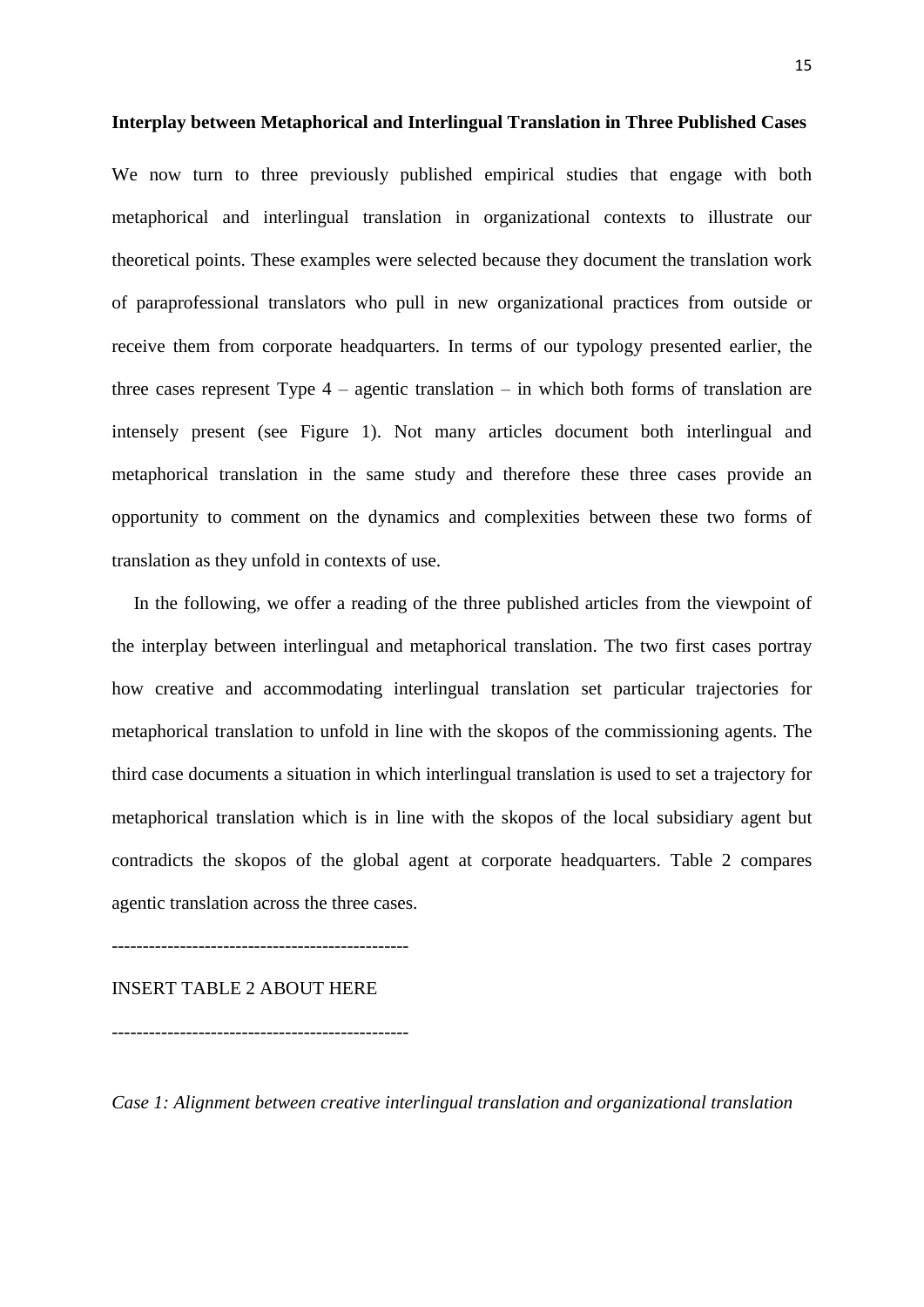The study by Tietze, Tansley and Helienek (2017) is set in a Slovak company in a period of internationalization and modernization. The article analyses the translation task of an external consultant as the paraprofessional translator, who is commissioned by the managing director of the Slovak company to translate English language materials about talent management. The translation task of the consultant was not planned, but since he was appalled by the quality of the translation provided by a professional translation agency, he engages in it.

The consultant, who is fluent in both Slovak and English, has a close working relationship with the managing director and therefore shares the managing director's intent to introduce talent management as a means to modernise the mind-set of the leadership team. More importantly, he has lived through the transformation of the Slovak Republic and shares the collective memory of the communist regime as well as the suspicion against the influx of Western practices.

The study is located in what the authors conceptualise as a situation of 'discursive void', where neither sufficient English language skills nor relevant vocabulary about the incoming practice are available to the target audience to make sense of the incoming practice. For example, terms such as 'equitable assessment criteria' and 'war for talent' do not exist in the Slovak language (Tietze et al., 2017, p. 163). Consequently, the paraprofessional translator becomes quite alarmed about the 'deficiency' of the Slovak language in conveying the meaning of talent management and engages in creative interlingual translation or transcreation (Pedersen, 2014). He omits large sections of the English language material, which he finds irrelevant or over-complicated, and also invents examples about how to use talent management practices in order to convince his audience about its legitimacy. The consultant also translates 'through the prism of communism' in order to render this new organizational practice locally meaningful (Tietze et al., 2017, p. 165). In this way, creative translation becomes the platform and prerequisite for metaphorical translation. In other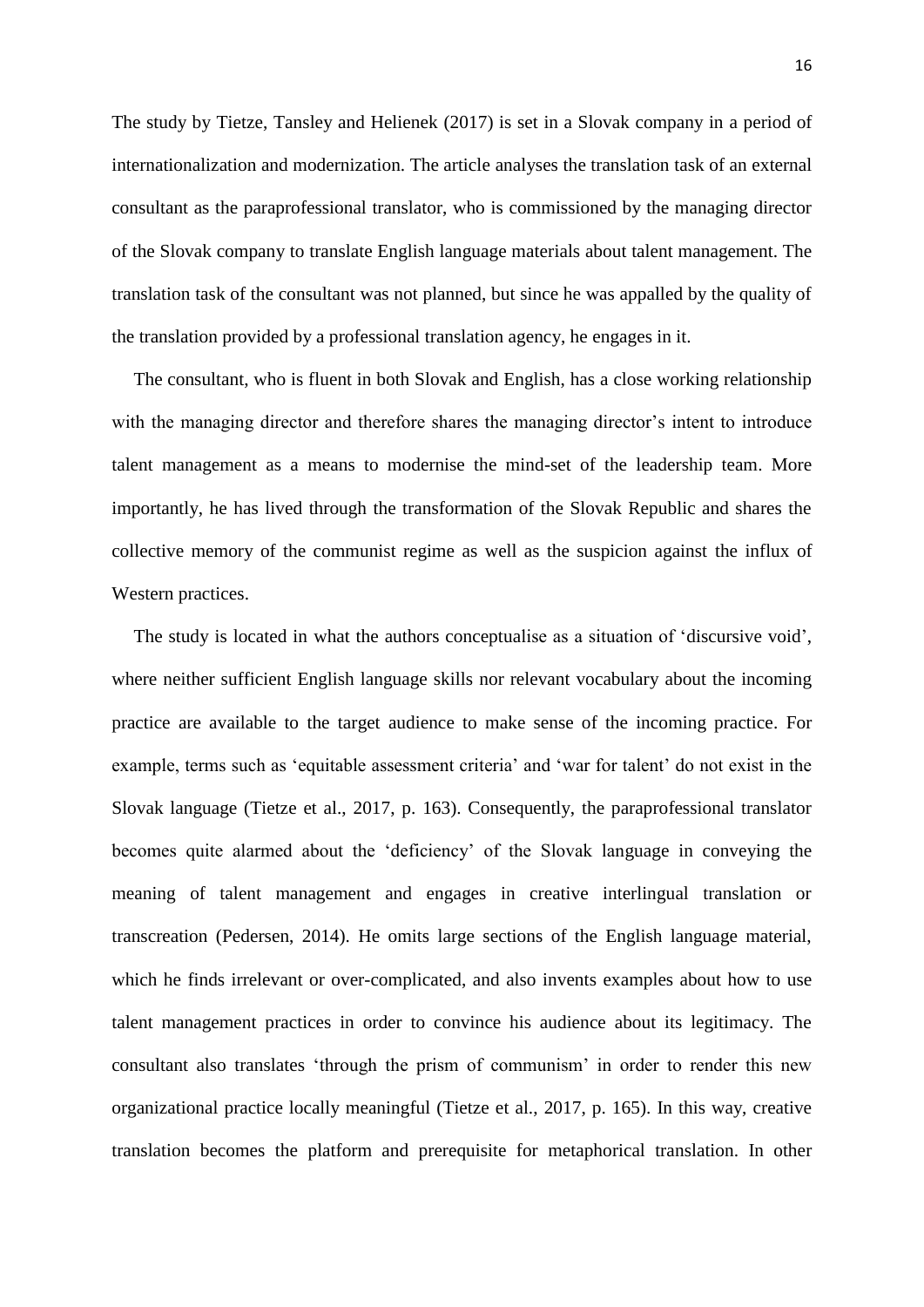words, the translator's skopos is aligned with that of the most powerful stakeholder – the managing director  $-$  so that interlingual translation decisions pave the way for metaphorical translation.

Thus, Tietze et al. (2017) offer a socio-cultural analysis of the translation process but without any direct involvement with translation studies. What, then, could we gain from a more interdisciplinary approach? First, we believe that a translation studies perspective would enhance the use of textual data, providing a methodology for a fine-grained analysis of shifts and changes in meaning. Insights from translation studies would allow researchers to contrast and compare textual data with interview data. Second, it would extend the observational chain to the full length of the translation event. In the case of Tietze et al., the researchers could have begun from the failed agency of professional translators and followed the texts all the way to the end users to verify whether the skopoi of the senders and translators were accepted and accommodated by the recipients, or whether they had their own agendas and understandings. The other two examples engage more directly with insights from translation studies.

# *Case 2: Alignment between accommodating interlingual translation and organizational translation*

The second case is based on two sister papers by Ciuk and James (2015) and Ciuk, James and Slíwa (2018) that draw on a rich data of personal interviews, company documents and formal observations of a 6-hour long translation session collected in Pharmacia, a US-based pharmaceutical company. The two papers provide a fine-grained analysis of how 'a group of managers in a Polish subsidiary of a US company…translate centrally promulgated corporate values into the local language and context' (Ciuk & James, 2015, p. 566). The US headquarters of Pharmacia decides to promote its official corporate values globally and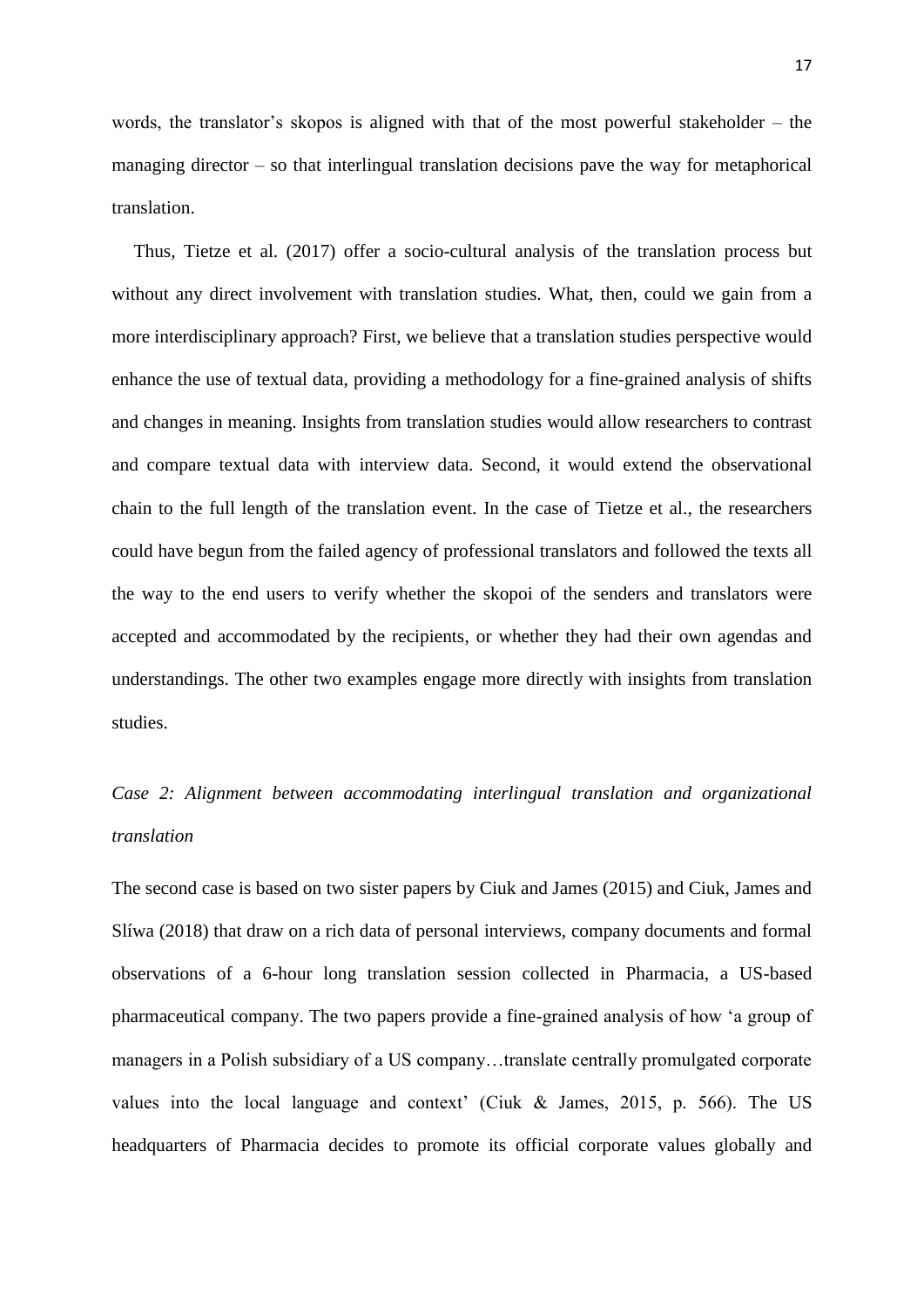subsidiary managers are given considerable discretion to implement the corporate project locally. Despite this, many subsidiary managers 'did not feel they had the option to disregard to any great extent the corporate perspective' (Ciuk & James, 2015, p. 573).

The corporate values of care, innovation, pioneering, and achieving reflect North American views. While some of them have equivalent terms and meanings in Polish, the inappropriate or undesirable connotations of literal translation rule out any equivalence of meanings to enable a smooth and easy translation process. The local paraprofessional translators debate the 'marked discrepancies between the official definitions of the corporate values and their preferred meanings of these values' (Ciuk & James, 2015, p. 572), but 'staying faithful' to the original source text was not their main concern. The translators' choices reflect local priorities and context, but also the mounting pressure from Pharmacia's headquarters to improve the financial performance of the Polish subsidiary.

The more recent one of these two papers is, as far as we know, the only empirical analysis of interlingual translation in an MNC in organization studies that integrates translation studies as a means to investigate the reception of process. It draws on the usability of the skopos concept in understanding interlingual translation as a tool for power. The findings of the two papers show how and why the source text generated by headquarters undergoes considerable adaptation and change. The translators consciously redesign 'the values in a way which would facilitate a positive reception' by subsidiary employees, trigger desirable attitudinal and behavioural changes among them and ultimately improve subsidiary performance (Ciuk & James, 2015, p. 573). This accommodating approach to interlingual translation allows the subsidiary managers to comply with the headquarters' strategic objective precisely because they took the agency to rethink the corporate values in the Polish context.

Thus, in this case, the team-based interlingual translation supports the metaphorical translation process. To ensure acceptance of the new corporate values at the local level, the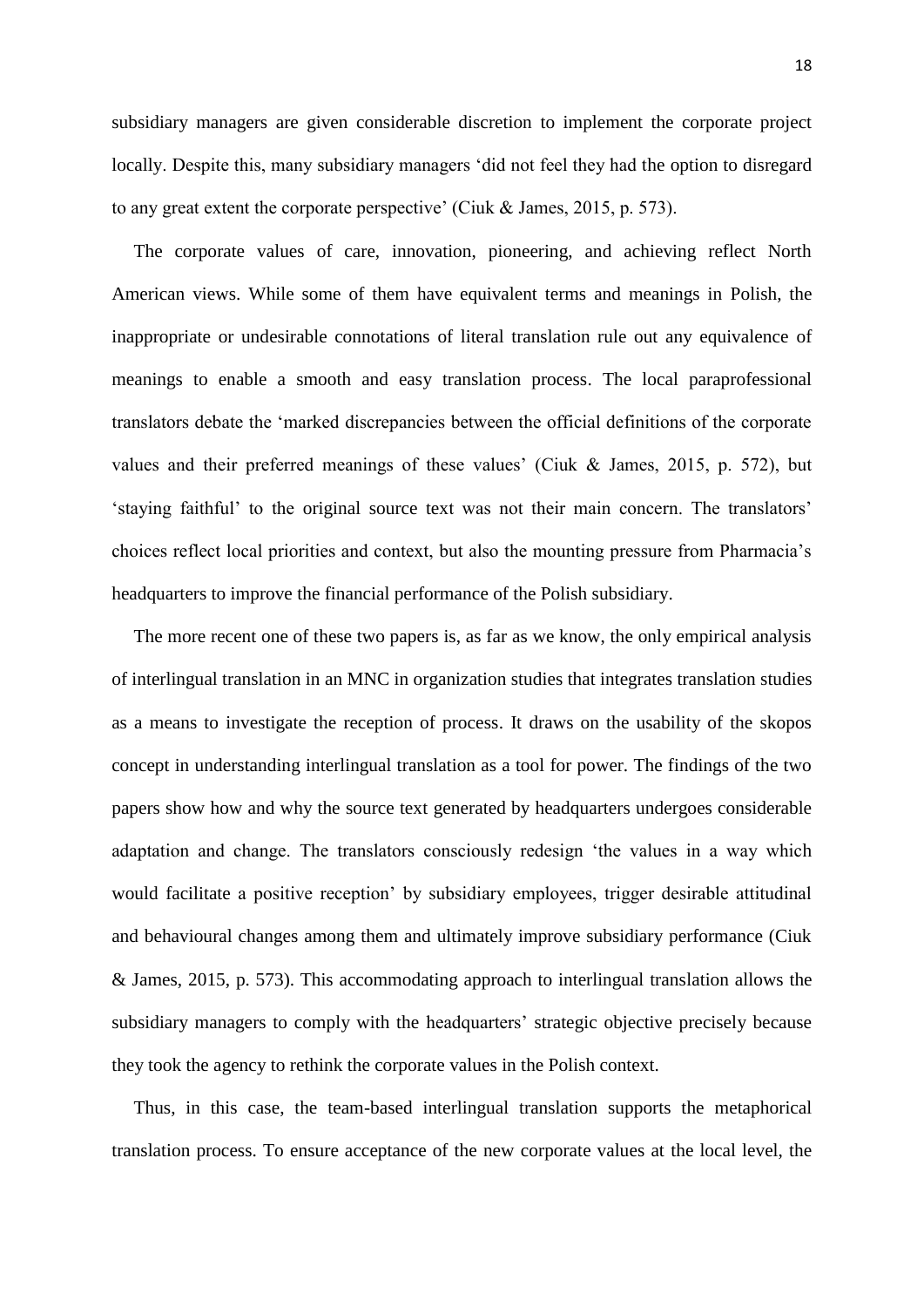translators actively deviate from the literal meaning of the source text despite being aware of the intended meaning inscribed by headquarters. They let their metaphorical translations of values inform their interlingual solutions. Had they strictly engaged in literal translation the chances of the new corporate values being positively received would have been considerably reduced. The Polish subsidiary managers, who occupy the dual role of the translator and implementer of new corporate values, use interlingual translation strategically to advance their own and the headquarters' goals. In this regard, the meeting of languages serves as a hidden arena for reinforcing metaphorical translation.

# *Case 3: Misalignment between resistant interlingual translation and metaphorical translation*

The study by Logemann and Piekkari (2015) plays out in a European multinational that is facing strategic change and its French subsidiary. The new strategic direction of the company towards global alignment challenges the position of 'highly autonomous foreign subsidiaries' (Logemann & Piekkari, 2015, p. 37).

Unprecedented in company history, the new CEO sends a letter to all employees – in English, the common corporate language – about the direction and strategic priorities of the firm. The CEO intended that the English text would remain untranslated to enhance its unifying effect across all subsidiaries. However, because most of the French subsidiary employees have limited proficiency in English, the long-standing general manager decides to translate the CEO's letter into French. In the course of the translation work, however, he locally adapts the CEO's message and 'smuggles in' deviating meaning by privileging local understanding over the corporate headquarters' intent in his footnotes. This suggests that his skopos was to allow for more discretionary decisions and room to manoeuvre at the local level. These acts of interlingual translation show resistance towards the new practice of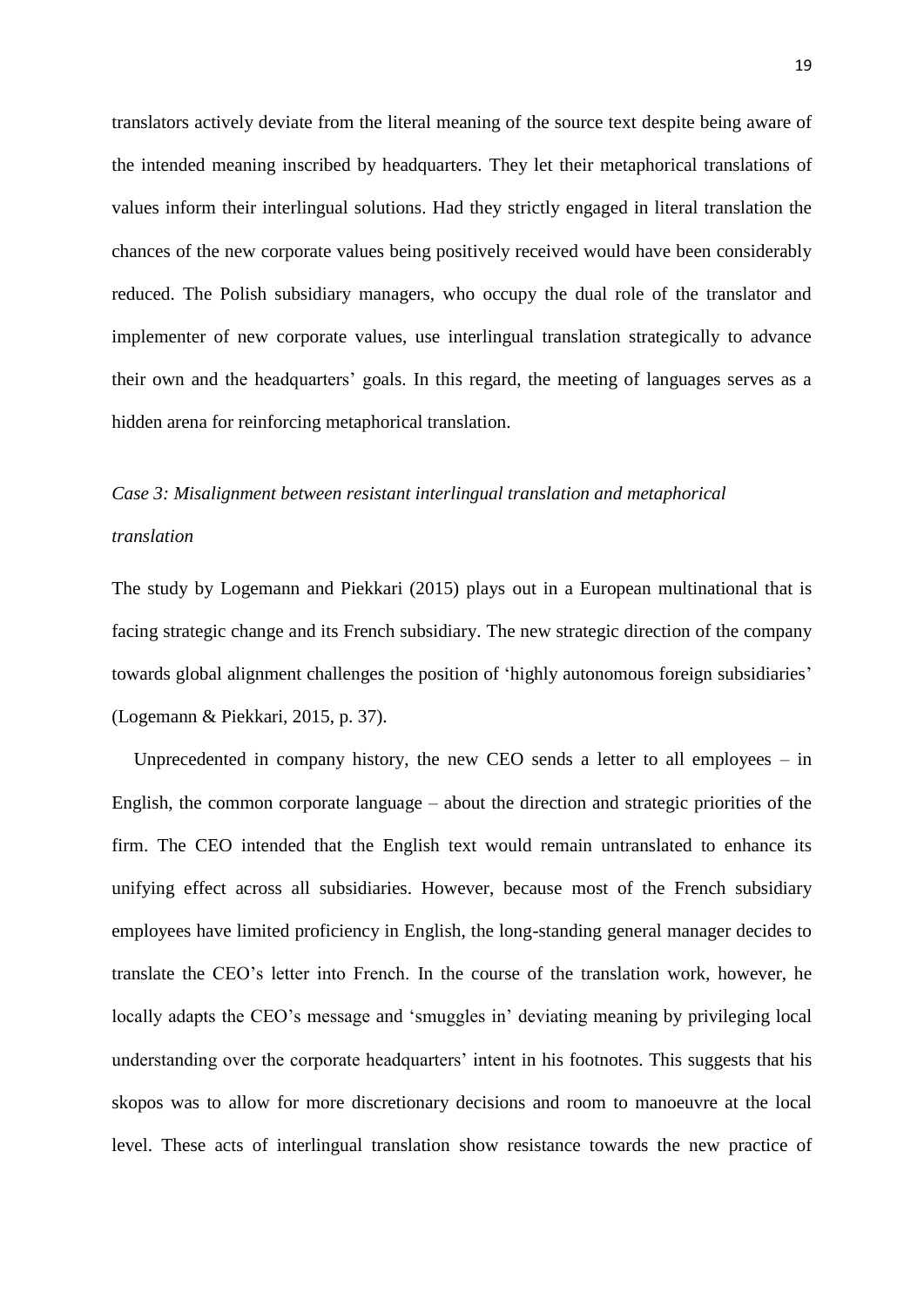20

communicating the corporate strategy to the entire workforce, preventing the CEO's 'effort to create a shared terminology to support global alignment' (Logemann & Piekkari, 2015, p. 42).

Thus, in this case the practice of communicating the new strategic direction of the company to the entire workforce (rather than the strategy itself) called for extensive metaphorical translation and resistant interlingual translation as Table 2 shows. This study points to the invisibility of interlingual translation, which takes place under the radar of corporate headquarters. Since French was hardly spoken at corporate headquarters and few subsidiary employees spoke English, 'much of this kind of translation behavior is hidden from headquarters and beyond its control' (Logemann & Piekkari, 2015, p. 42). This strengthened the translator's agency as he did not have to account for his decisions. Borrowing a typology of textual, paratextual and intertextual (in)visibility used in translation studies (Koskinen, 2000) and looking into the translated text, its textual framing as well as the general transparency of translation practices would allow us to see further complexities in translator agency: the general manager hid the agentic translatorial activities on textual level but highlighted translator agency by using footnotes. The lack of transparency and structuring of translation practices at organizational level again contributed to added invisibility.

In sum, in all three above cases interlingual and metaphorical translation interact, because new organizational practices are moved from one institutional, cultural and language environment to another. The three cases share an important boundary condition: they are all situated in periods of change during which a lexical or semantic register is not available in the target language yet and meanings are fluid. Translators have a window of opportunity to wield their agency to instigate change or to challenge dominant logics. Over time, as new vocabularies and practices become rooted in the target context, the space for translators' agency may diminish. The cases also demonstrate that literal deviations from the original text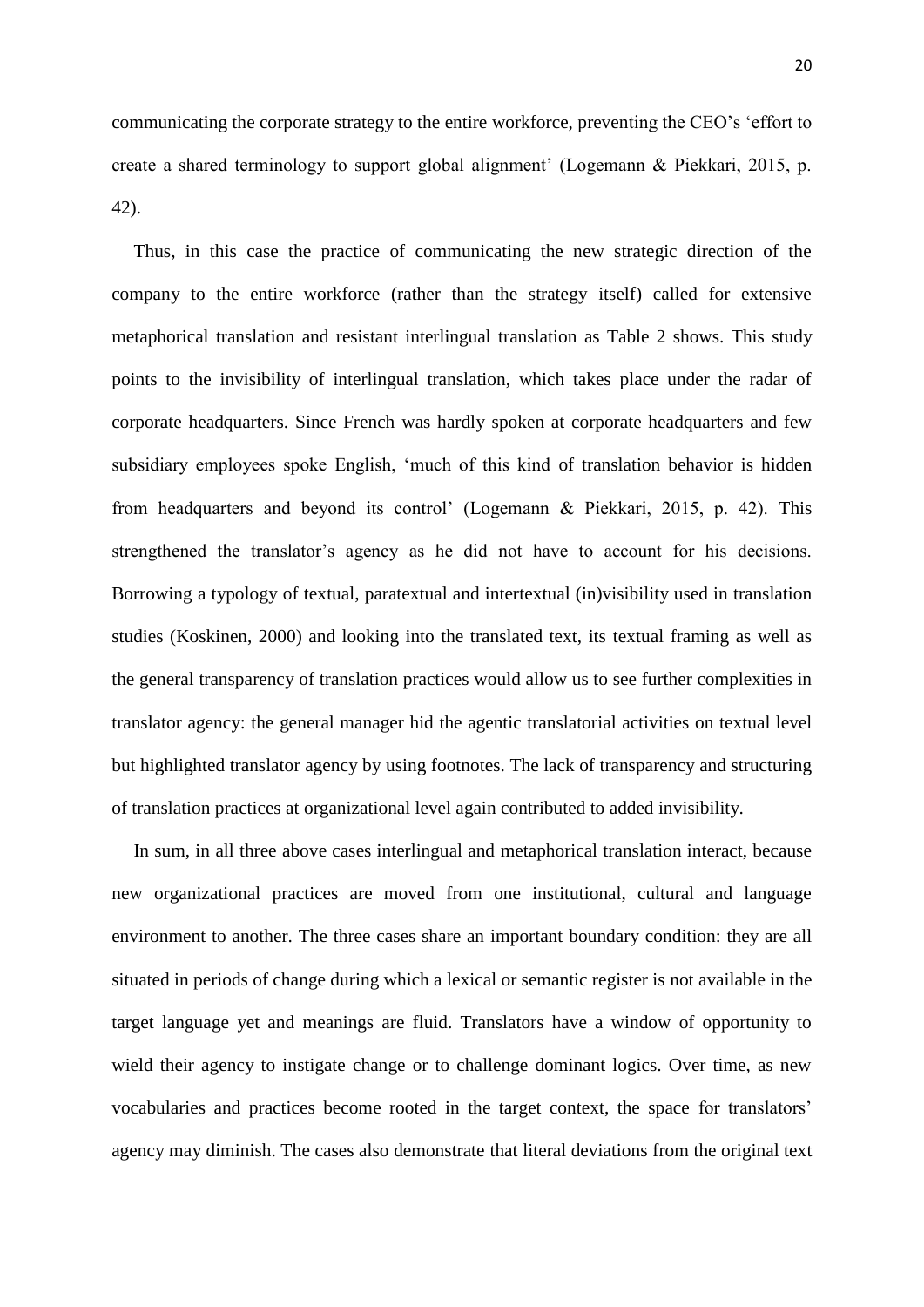*per se* do not necessarily undermine metaphorical translation; on the contrary, in two of the cases interlingual translation supports metaphorical translation. From a methodological perspective, interlingual translation provides concrete empirical evidence of how organizational practices transform as they travel and how various language versions differ. Thus, in all examples interlingual and metaphorical translation are closely intertwined, shaping and influencing each other. Interlingual translation can be seen to punctuate metaphorical translation by bringing closure to meaning-making, defining important junctures and setting new directions for subsequent translation processes – a point we will return to in the next section.

## **Discussion**

This conceptual paper contributes to the translation approach in organizational studies which engages with language, texts and meaning but not with interlingual translation. We identify a new group of agents, the paraprofessional translators, whose translation work is significant in the moving of organizational practices across languages. The meeting of languages provides local translators with a whole new space  $-$  'an undercover arena<sup>3</sup> – to actively influence the ways in which incoming organizational practices are received and changed.

Our discussion has shown that interlingual and metaphorical translation are two distinct but interrelated forms of translation which are mutually constitutive in multilingual contexts. Our comparison of interlingual and metaphorical translation suggests that both forms of translation are fundamentally concerned with language- and text-based processes. However, in translation studies, interlingual translation is largely considered an invisible activity undertaken primarily by professional translators, sometimes also by paraprofessional translators. Both metaphorical and interlingual translation is undertaken by paraprofessional translators – managers, employees and consultants working for the organization – who are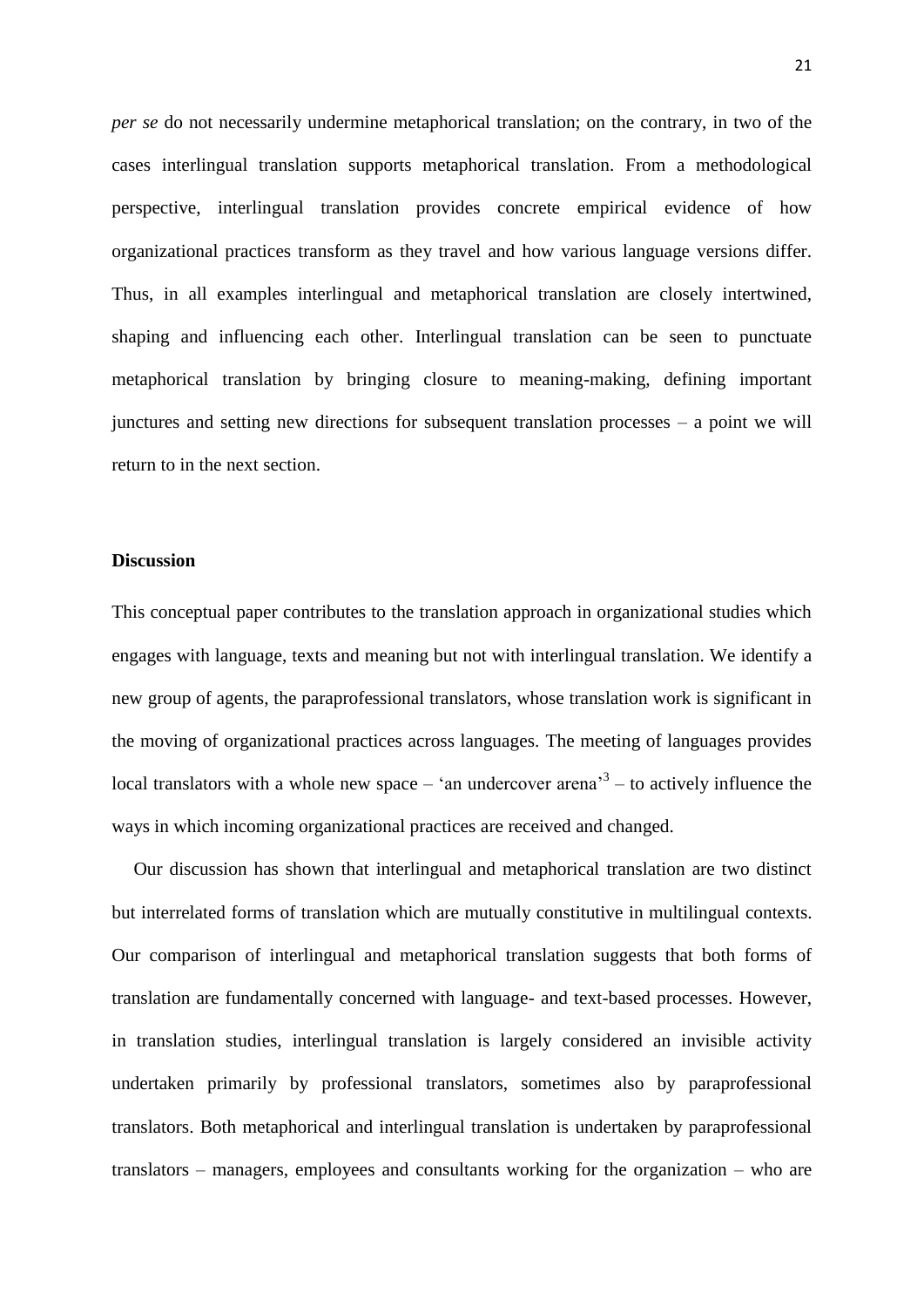more visible on the organizational scene than professional translators although their translation work tends to remain hidden from the purview of top management. Future research could draw on translation studies and conceptualize multilingual workplaces as 'translatorial spaces' (Koskinen, 2020, p. 2), which include both metaphorical and interlingual translation as agentic acts.

### *Translators' agency and skopos*

Our analysis showed how interlingual translation is used strategically to shape the direction and impact of metaphorical translation. In doing so, the paraprofessional translators promoted or undermined the intentions of other communicating partners in the organization. Thus, interlingual translation became a platform and prerequisite for metaphorical translation – or a hidden arena for resisting a new incoming organizational practice. In this regard interlingual translation is an important discursive resource used by translators to achieve their skopos in multilingual contexts.

Compared to paraprofessional translators, who operate primarily on the level of the receiving organizations as our examples showed, professional translators often act as fieldspanning agents. Within translation studies, over the past thirty years, a wealth of case studies of interpreters, translators and translations in various cultural, social and institutional contexts has provided ample evidence of their often under-the-radar agentic role in forwarding or hindering particular agendas. Sometimes this role may be dramatic; more often the role is more subtle in pushing things in an agreeable direction or preventing culture bumps or political gaffes from happening (see e.g. Obst, 2010). Future research could address professional translators' decision-making (see Kettunen, 2016) and compare the agency and zone of influence between professional and paraprofessional translators across different multilingual settings.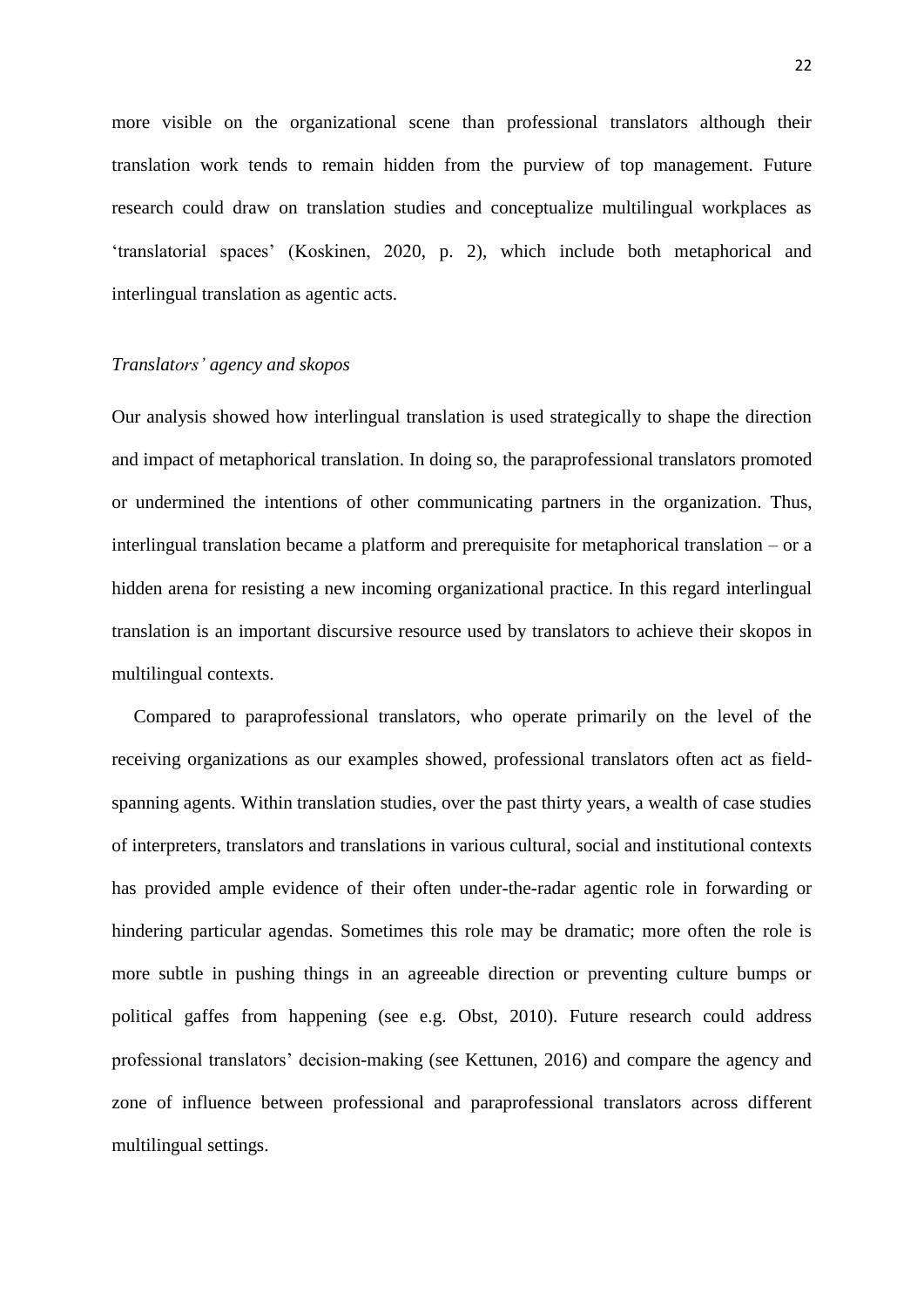It is worth noticing that even in seemingly translation-free environments, ongoing negotiations about language use do take place (Steyaert, Ostendorp, & Gaibrois, 2011) which may well include ad-hoc translation and interpreting. Also non-translation is a strategic choice that carries meaning and produces outcomes that may be crucially relevant for understanding the full picture (Duarte, 2000). The studies by Meyer and Höllerer (2010) and Becker-Ritterspach et al. (2010) include instances of interlingual translation, which express the local skopos and point to its role in metaphorical translation. In these examples, the incorporation of interlingual translation deepened the insights gained about adoption, change or rejection of incoming organizational practices. Future investigations into the borrowing of foreign terms and labels may explore the multifaceted reasons for why a foreignization, domestication or a mixed approach was chosen, and the (un)intended consequences of these interlingual translation decisions (see also Westney & Piekkari, 2019).

Another exciting avenue for exploring agency and skopos in future research is offered by machine translation despite its seemingly non-intentional nature. Machine translation systems do not actually translate but select from existing data on the basis of man-made algorithms. Any bias in either these data or the algorithm will find its way to subsequent interlingual and metaphorical translations. For example, machine translation has been found to reinforce stereotyped gender roles, which has been corrected by reworking the algorithm to produce a more even distribution of gender pronouns (Stanovsky, Smith, & Zetlemoyer, 2019). Thus, even machine translation is not free of translator agency or skopos.

#### *Performative functions of interlingual translation*

The field of translation studies has established that interlingual translation is a decisionmaking process (Levý, 1967; Pym, 2015) which reaches closure through linguistic choices. This view, together with our case analysis, allows us to derive two important functions for interlingual translation, namely directing and concluding. In making decisions about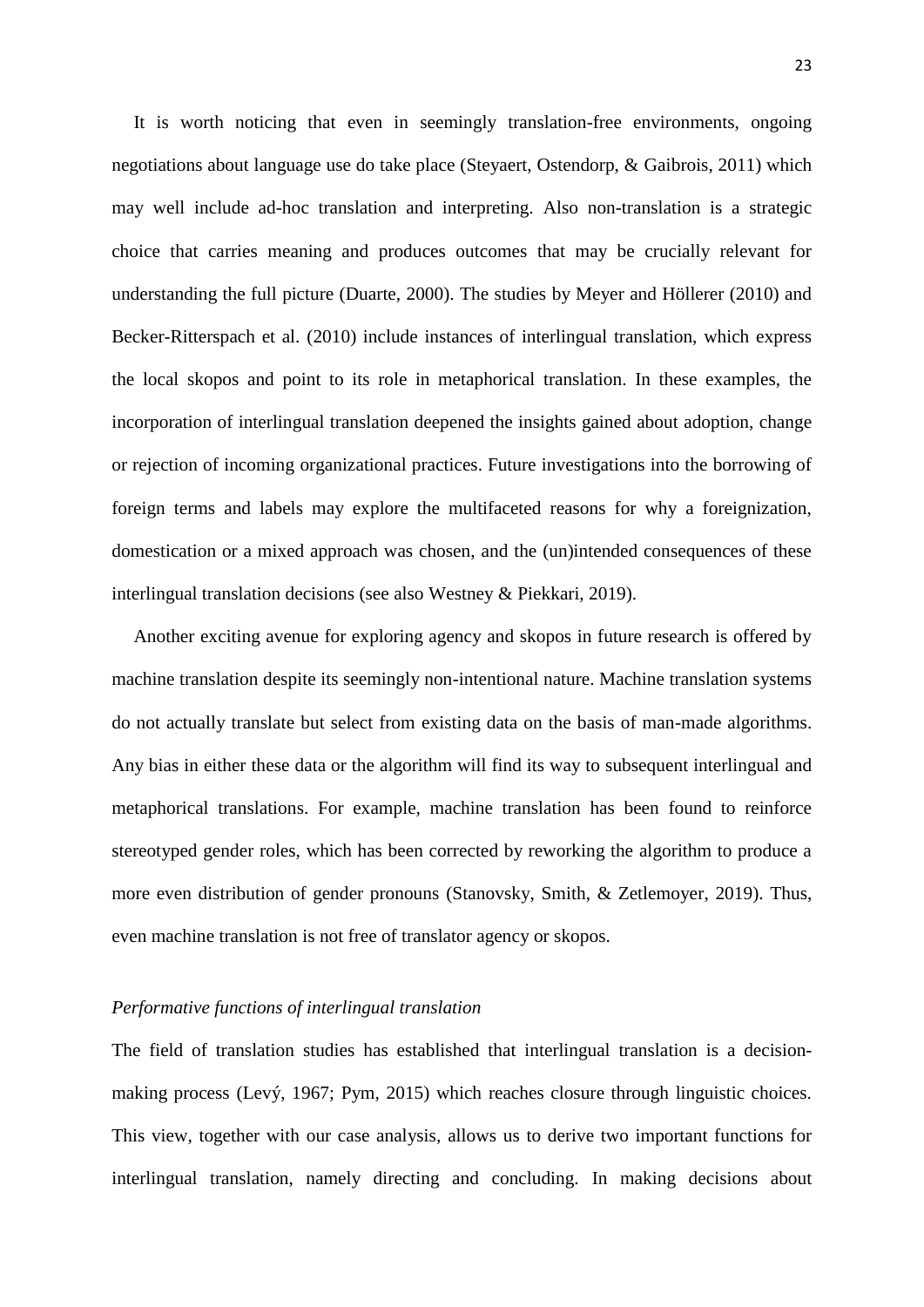interlingual translation, paraprofessional translators direct organizational translation onto particular paths, which reflect their skopos as well as the prevalent historical, political, and business contingencies at the time. These directing and concluding functions play out at the level of text, in the closures of interpretation brought about by the necessity to finalize language choices. In doing so, paraprofessional translators reduce and close down alternative interpretations or explanations. In this regard, interlingual translation provides a counterbalance to the interpretively more open-ended sense-making and sense-giving processes inherent in metaphorical translation, which allow for on-going developments (see Table 1). While deselection of alternative interpretations may be temporary, interlingual translation can be seen to influence the pace of the reception of an incoming practice.

Acknowledging the performative function of interlingual translation in moving organizational practices across language boundaries resonates with research about the communicative constitution of organizations (Cooren et al., 2006). Our discussion reveals the performative and agentic nature of paraprofessional translators who use interlingual translation to direct and conclude decision-making aligned with their skopos. How these particular acts are inscribed into the ongoing constitutions of multilingual organizations through communication, by whom and with which consequences is as yet poorly understood. Furthermore, Tietze et al. (2017) observe, in passing, the creative function of interlingual translation. Thus, beyond the directive and concluding functions, interlingual translation can potentially lead to innovation in organizations. Future research could uncover the various functions of interlingual translation within multilingual communicative acts.

## *Translation as a boundary object*

Crossing language boundaries necessitates both metaphorical and interlingual translation. Metaphorical translation of practices often takes place at an ideational or mental level, but it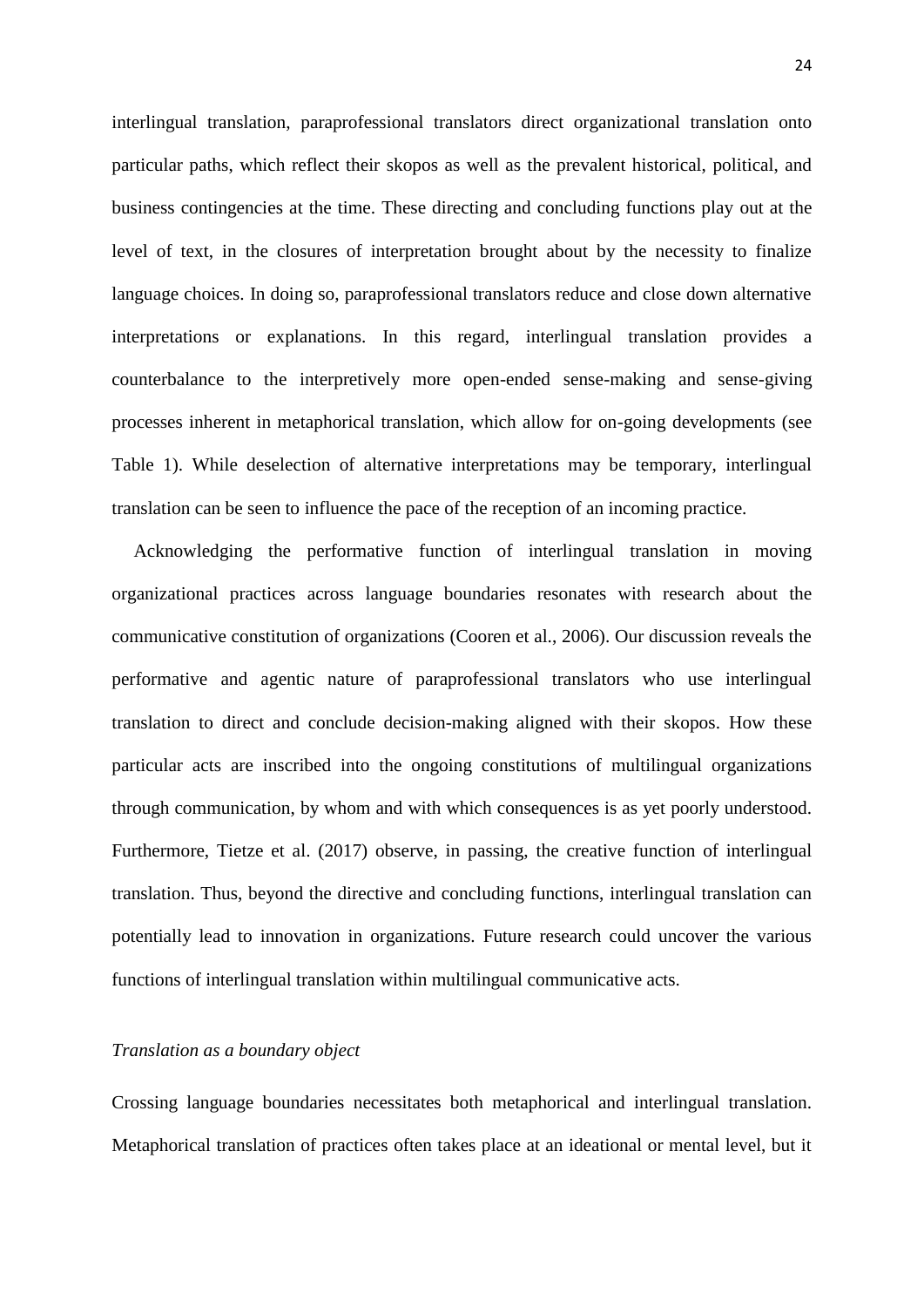can also operate on the level of materializations. One such locus for materialization is interlingual translation, as the negotiations of meaning and tailoring for local needs are inscribed in texts. Interlingual translation, in the many forms it takes in the quadrants of our typology, can therefore be seen as seen as a boundary object, that is, as 'arrangements that allow different groups to work together' (Star, 2010, p. 602). These arrangements of interlingual translation enable knowledge and information to be transferred, and they also create positive or negative emotional bonds towards both the content at hand and among the communication partners in question. Interlingual translations are also objects that demarcate the boundary: a change of language is a concrete signpost signaling difference and boundarycrossing. As translations are situated on the border between two social worlds, they can be operationalized to construct in-groups and out-groups, inclusion and exclusion. As such, they can be analyzed as a repository of documented information on how the intersection of social worlds (Star & Griesemer, 1989) has been constructed and negotiated in a particular boundary crossing event.

## *Translation decisions as part of the global language order*

In the global language order, English symbolically stands for the elusive 'global' and 'other' languages for the local. The three cases present pairings of English-Slovak, English-Polish and English-French. In the latter two cases, English is the language of headquarters and in the first case the Slovak language is described as 'deficient' *vis-à-vis* the English language. Piekkari and Tietze (2014) discuss the existence of language hierarchies in MNCs, where the language of the home country and the common corporate language (usually English) tend to be ranked over subsidiary languages. Translation decisions need to be seen within these language orders, because paraprofessional translators in peripheral subsidiaries enact language hierarchies through their dual role of translator-implementer. Thus, their use of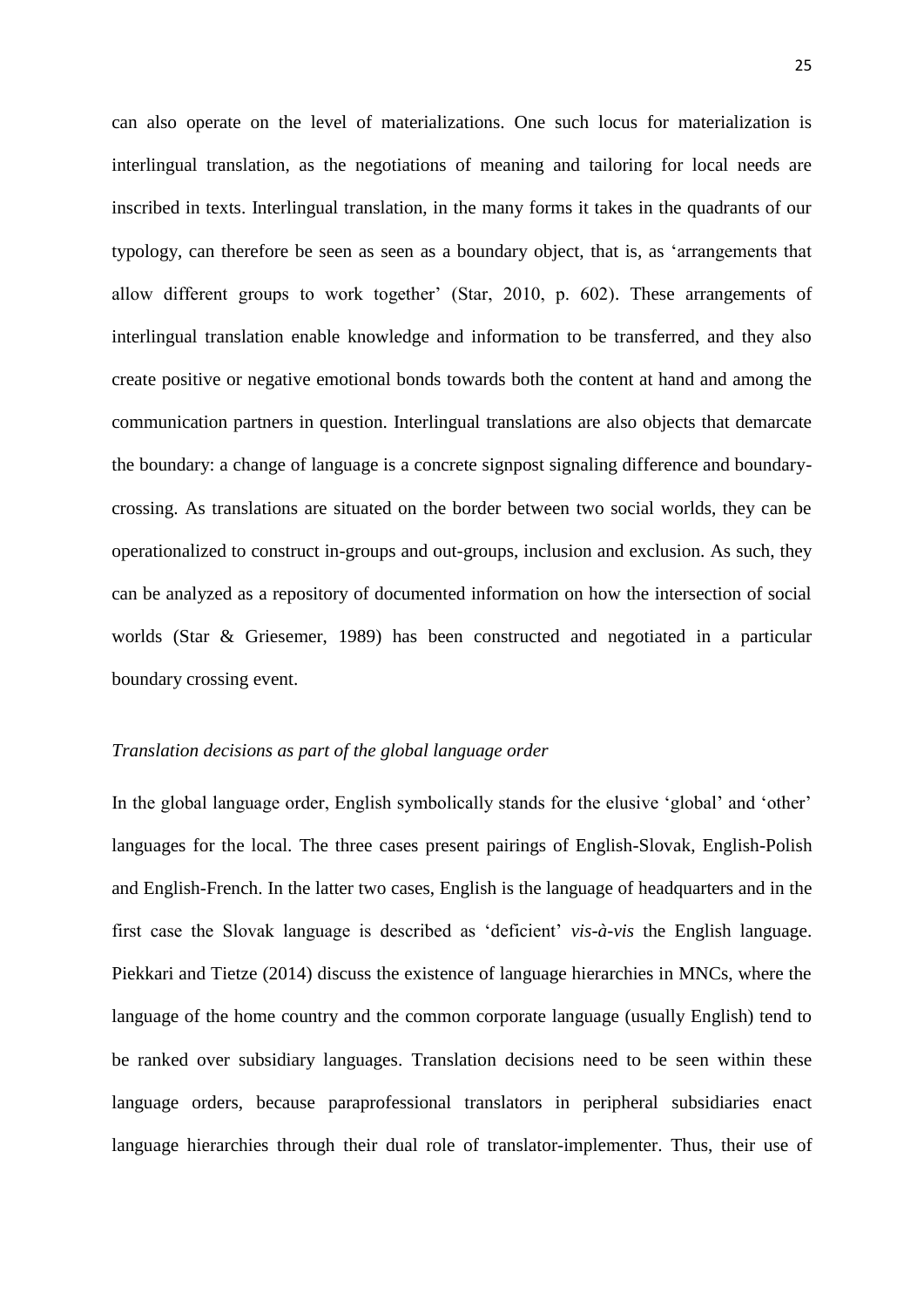interlingual and metaphorical translation is embedded in the context of hierarchies and center-periphery relationships (Üsdiken, 2010) beyond the organizational ones.

An avenue for future inquiry relates to the dominance of English and how it regulates identity formation of knowledge workers (Tietze & Dick, 2013). This is in line with the hegemonic expectations of using English, ultimately 'remaking' locals into Anglophones (Boussebaa & Brown, 2017). Dar (2018) provides a critical account of neo-colonial power relations that are sustained by the English language in India. She also comments on translation as a liberating 'space where hybridized and multilingual selfhoods' can be expressed and created (Dar, 2018, p. 581). In the meeting of the global and the local, interlingual translation makes the encounter possible and creates spaces for selfhood to be discovered. Future research could unpack how the encounter between the global and the local unfolds by tracking the genesis of (hybrid) identities and meanings.

Our theoretical arguments contribute to glocalization research (Drori et al., 2014) which has not yet integrated interlingual translation into its conceptual repertoire. In the studies by Meyer and Höllerer (2010) and Becker-Ritterspach et al. (2010), the dominant, original concepts are in English which get translated. Interlingual translation is here used to 'smuggle in' some of the local meanings, values and perspectives in a cunning manner. Interlingual translation is therefore part of recontextualisation through which appropriation of meaning occurs.

## *Multimodal translation*

In this paper, we have focused on metaphorical and interlingual translation as expressed in written texts. Yet, there is growing interest in the material and visual turn in organization studies which investigates how '[c]omplex ideas are defined, made sense of, transported and stabilized through words but also through visual and material artifacts' (Boxenbaum, Jones,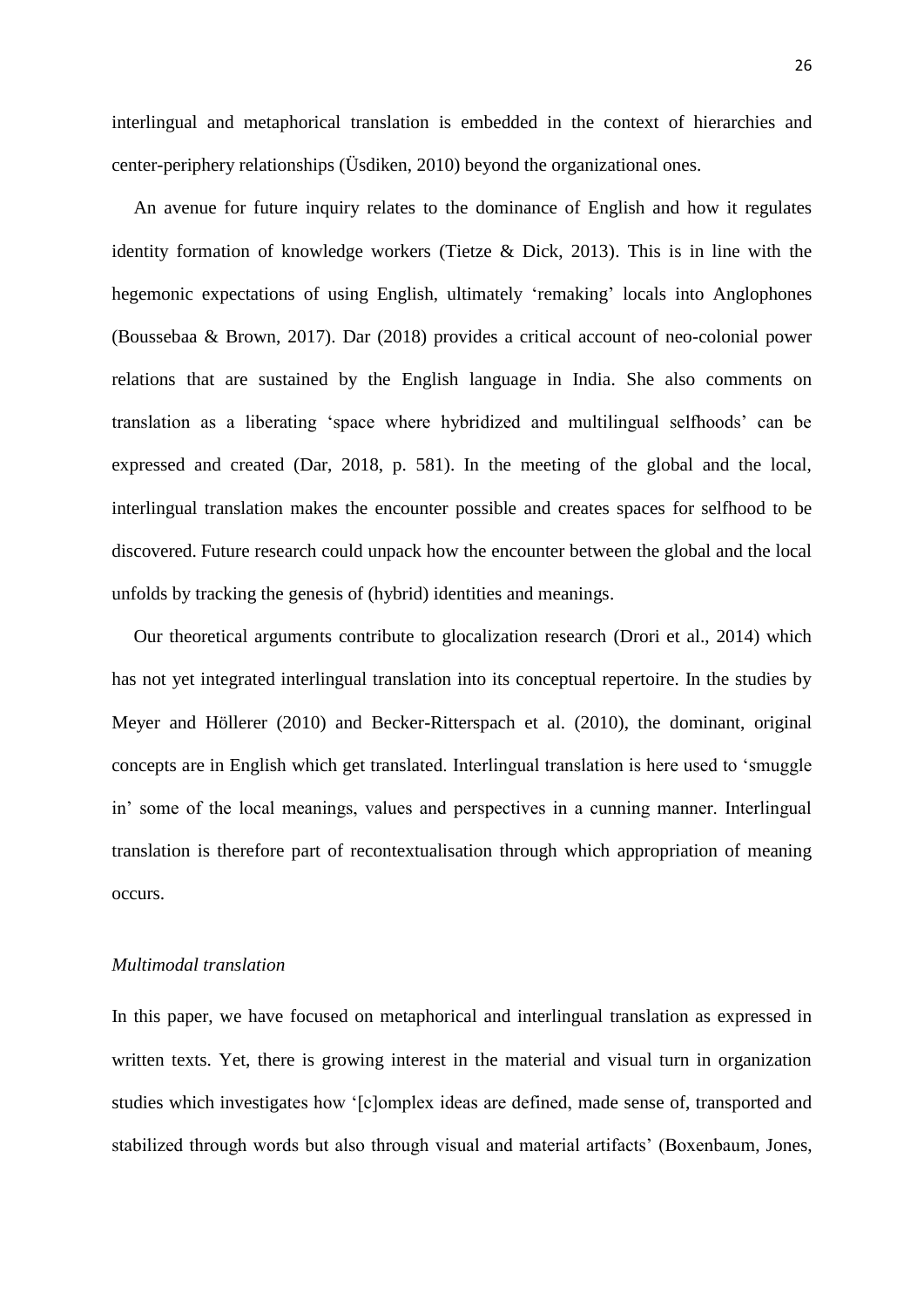Meyer, & Svejenova, 2018, p. 598). We agree that texts are '[m]ultimodal compositions of verbal text, images, and other visual artefacts' (Höllerer et al., 2018, p. 617; see also Jancsary et al., 2017). However, composite texts also travel across languages and therefore are subject to the same mechanisms that are at work in interlingual translation. While organization scholars are yet to discover how meaning is generated in the interplay between the verbal, the visual and the material in the translation processes, there is considerable knowledge about this in translation studies, offering ample opportunities for interdisciplinary cooperation.

### *Methodological considerations*

As we have shown, recent research in management and organization studies tracks the full process of translating a text from the viewpoint of the translators, thus combining textual analysis with sense-making processes surrounding it (Ciuk et al., 2018). However, actual text analysis is not an easy methodological path to follow and rarely taken in organization studies for a number of reasons. First, it poses challenges for researchers and research teams as they may not possess the necessary language and translation competence. Second, there are no protocols nor traditions for articulating, discussing and reporting multilingual data sets in our field. For example, Chidlow, Plakoyiannaki and Welch (2014) provide evidence that in international business research the use of back translation – a method often considered dubious in translation studies and hardly ever used – is considered to be a fully sufficient way of dealing with interlingual translation issues. Yet, Xian (2008) argues that translating Chinese data into English was not a mechanical process of finding equivalent terms, but a core part of data analysis, which she found difficult to report within the conventional expectations ruling the production of written research accounts. Third, even much of the cross-cultural research is 'language-free', drawing on a simplified assumption of equivalence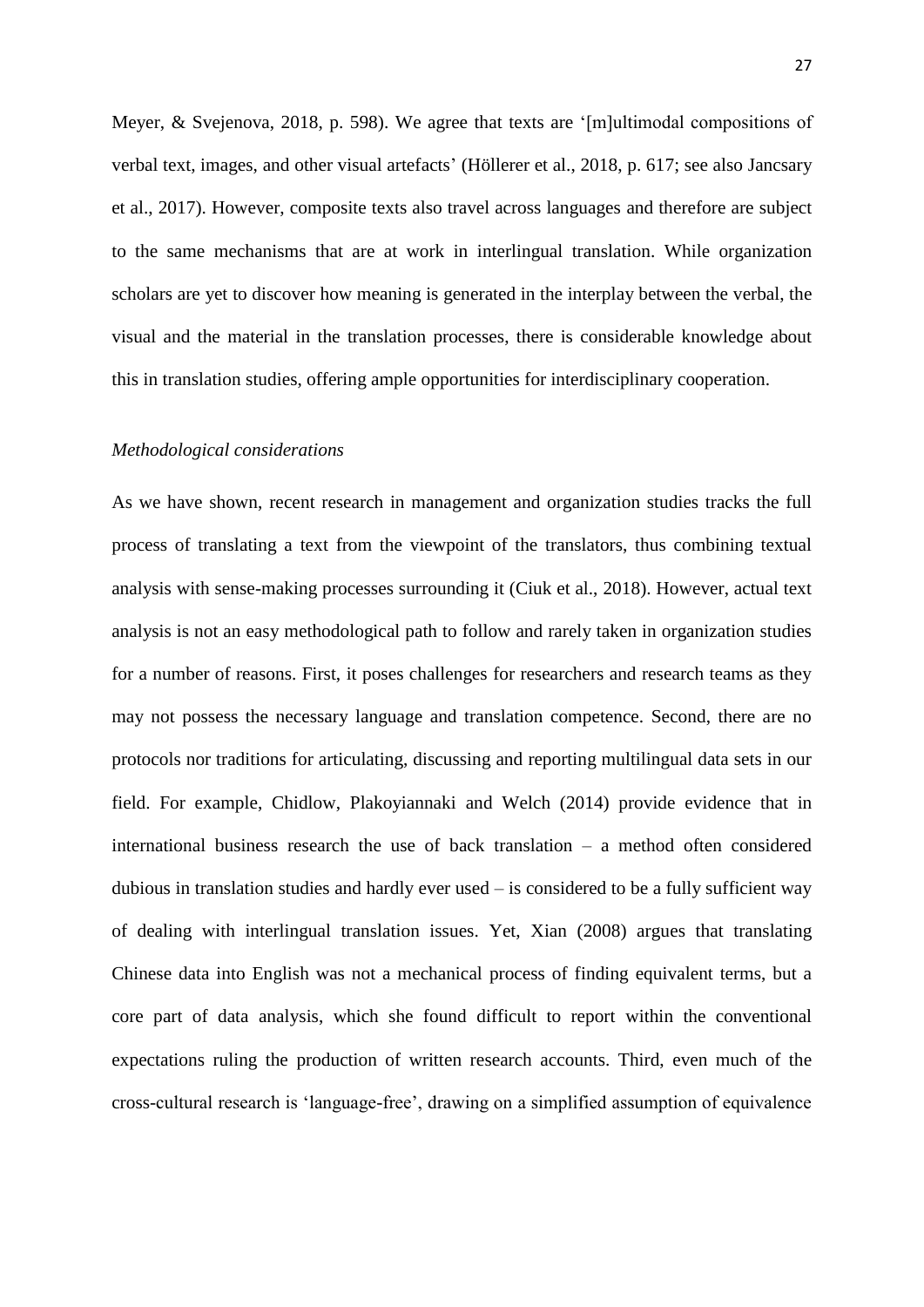between languages (Usunier, 2011, p. 315; see Pym, 2010 for a more nuanced view in translation studies).

To sum up, the integration of interlingual translation into research designs can be based on different strategies, such as comparing the source and target texts (Ciuk et al., 2018); employing the notion of equivalence when interrogating translated data (Chidlow et al., 2014), theorizing acts of interlingual translation of data as part of data analysis (Xian, 2008), or engaging in a self-reflexive discussion of author subjectivity (Dar, 2018) as part of challenging neo-colonial positioning.

While we acknowledge that choice of words or texts is a decision-making process also in monolingual contexts, in multilingual contexts interlingual translation decisions are harder for the commissioner or the audience to scrutinize if they lack competence in the source or target language. When paraprofessional translators are the only ones proficient in the source and target languages (Logemann & Piekkari, 2015), their agency is enhanced. Our focus has been organizational level of analysis, but metaphorical translation also takes place on the level of institutional fields (Boxenbaum & Battilana, 2005; Zilber, 2006) and nations (Tatli, Vassilopoulou, Ariss, & Özbilgin, 2012). It is equally accomplished by other actors than organizations such as management gurus, policy makers or the media (Sahlin-Andersson & Engwall, 2002). Furthermore, it should be acknowledged that the choices translators make in their work are influenced by the norms and practices of their profession.

## **Conclusion**

The linguistic turn in organizational studies has advanced the understanding of organizations as being constituted through communication (Schoeneborn et al., 2019). Acts of metaphorical translation can be seen as part of this tradition, which to date has been based on the implicit assumption of monolingualism.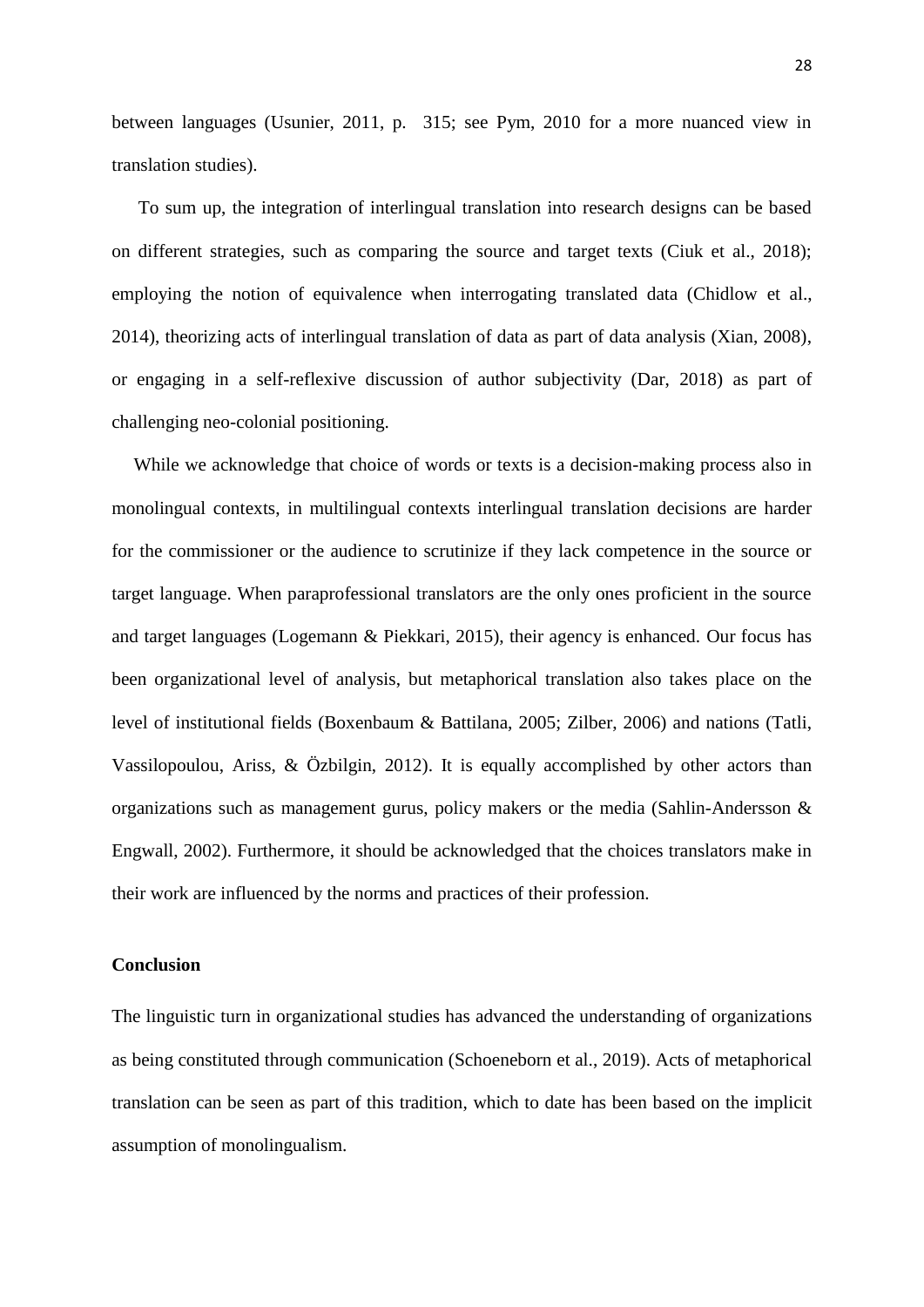Our own fascination with shifts in meaning is rooted in the belief that texts need to be translated – both literally and metaphorically – in a multilingual world. The taken for granted use of English symbolizes the dominant 'global' in the relationships with localities and their languages and traditions. We align our perspective with a particular European tradition outlined in 2010 by Meyer and Boxenbaum, who published a paper in this journal as part of the 30<sup>th</sup> anniversary issue of *Organization Studies*. In this paper they reflect on the Europeanness of organizational research in the context of globalization and the declining importance of territory and geographical boundaries for scholarly identity. Meyer and Boxenbaum (2010, p. 747) emphatically discuss the role of English as a potential (but not unavoidable) handicap for diversity of knowledge as manifested in the underrepresentation of non-English speaking European scholars and the limiting effects (and potential limits) on organizational research itself (p. 750). Meyer and Boxenbaum (2010, p. 752) lament that European scholars 'have devoted surprisingly little effort to defining European scholarly identity in proactive, positive terms'.

To conclude, we would argue that many fields of knowledge are 'imprisoned in English' (Wierzbicka, 2014), and so are organization studies. While we do not advocate the abandonment of English as a lingua franca in academic publishing, we advocate a degree of reflexivity when using it (Boussebaa & Brown, 2017; Dar, 2018). Some scholars (Steyaert & Janssens, 2013; Tietze, 2018) have already outlined intellectual agendas as well as practical steps how to include 'other languages and language difference' (Steyaert & Janssens, 2013, p. 131) into organization studies. These proposals reach deeply into the institutional structures of academia and require willingness to acknowledge and engage with a multilingual world and its inevitable consequence – translation. We believe that a translatorial turn in organization studies, not unlike the linguistic turn taken some decades ago, can provide inspiration for future inquiry and scholarship.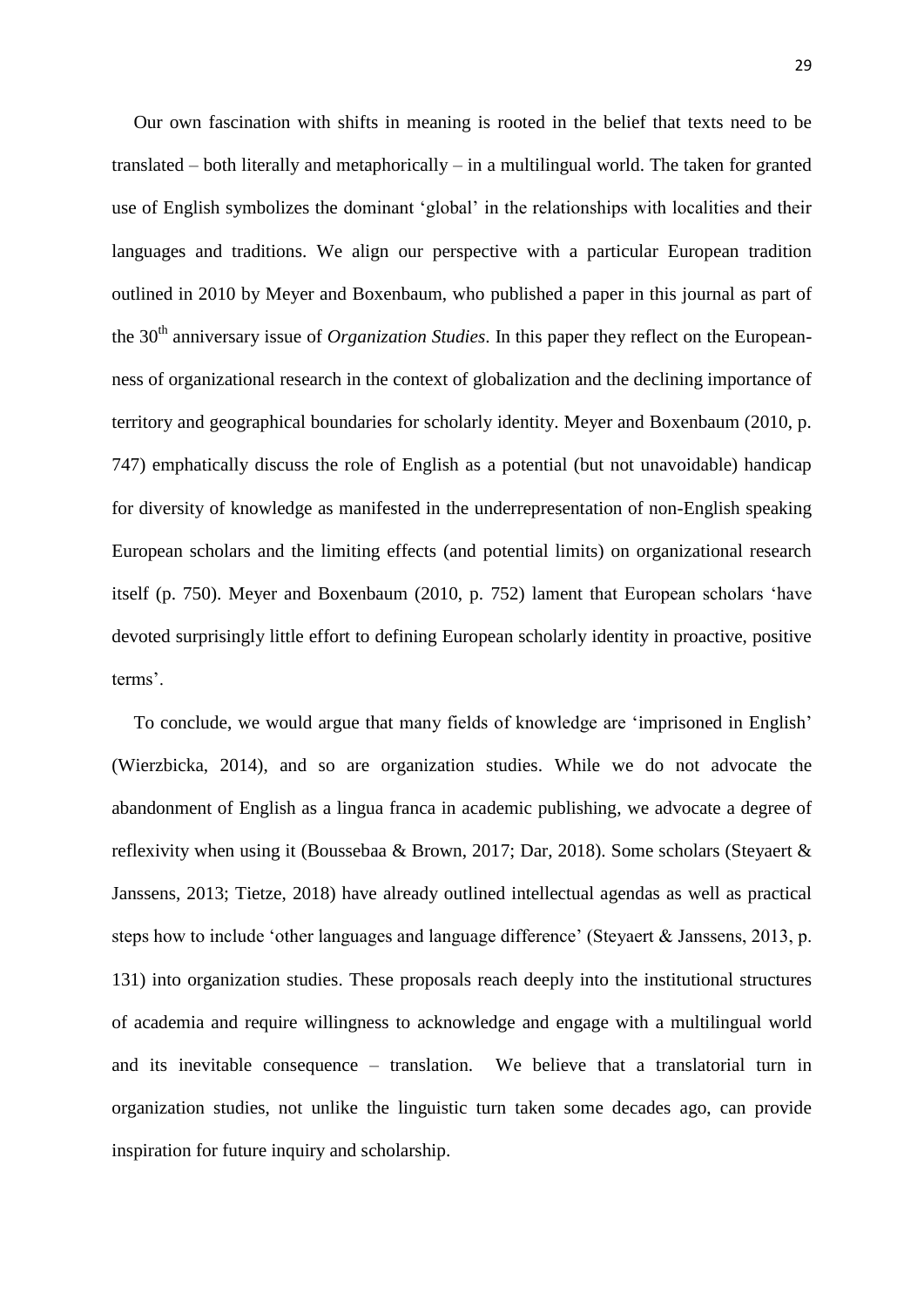#### **Notes**

- 1. Scandinavian institutionalism initially developed its approach in relative isolation because research in this tradition was often published in Swedish or Danish (Boxenbaum & Strandgaard Pedersen, 2009). The choice of Swedish or Danish as the language of publication meant that due to lack of translation, English-language audiences of management scholarship could not immediately access the knowledge generated by this group of researchers.
- 2. In a personal interview, Barbara Czarniawska emphasized the important role of the actor network theory for the development of Scandinavian institutionalism as a school of thought (August 9, 2018).
- 3. We are grateful to our anonymous reviewer for proposing this term.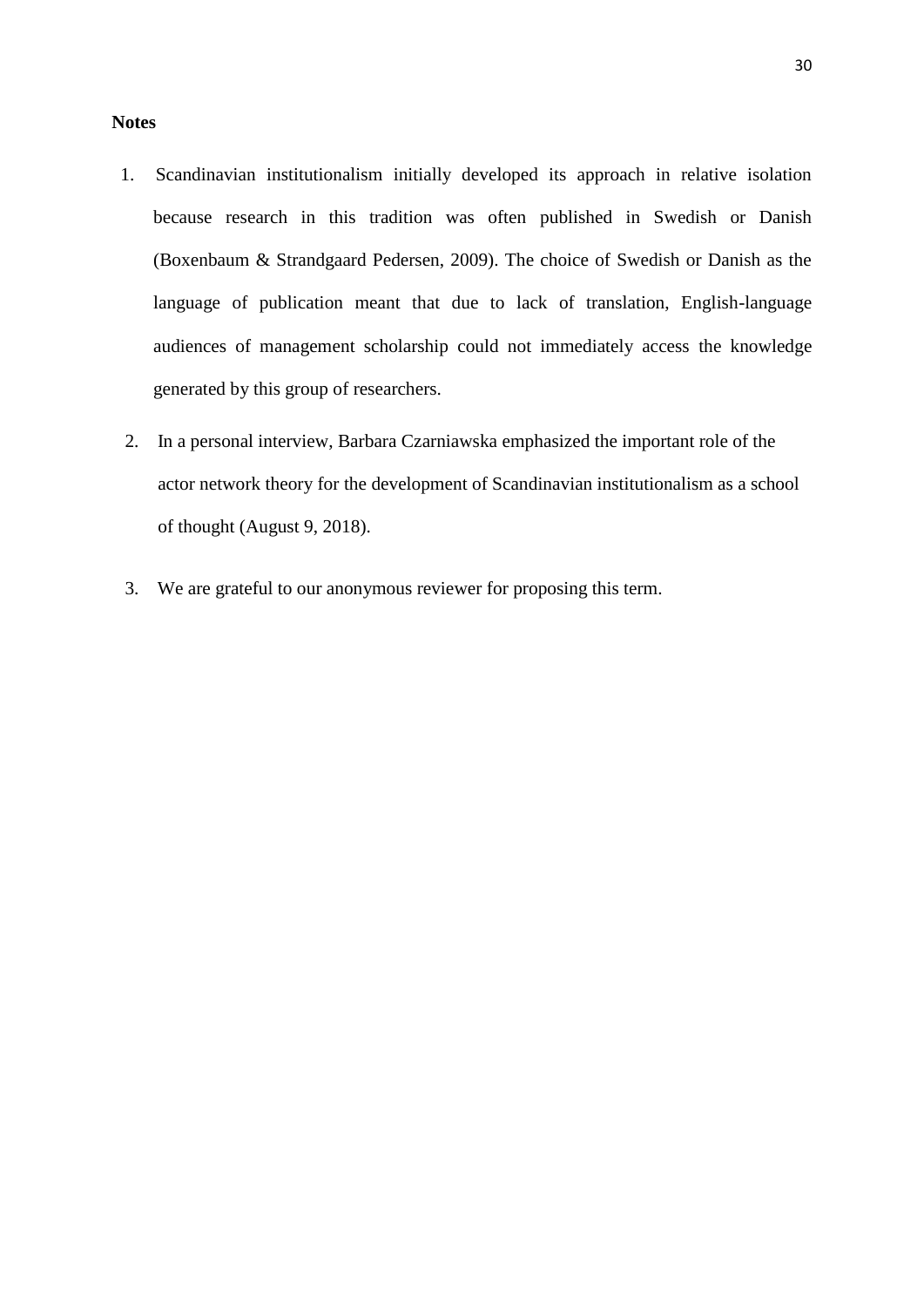## **References**

- Alvesson, M., & Kärreman, D. (2000). Taking the linguistic turn in organizational research: Challenges, responses, consequences. *The Journal of Applied Behavioral Science, 36,*  136–158.
- Baixauli-Olmos, L. (2017). Ethics codes as tools for change in public service interpreting: Symbolic, social and cultural dimensions. *The Journal of Specialised Translation*, *28*, 250–271.
- Becker-Ritterspach, F., Saka-Helmhout, A., & Hotho, J. J. (2010). Learning in multinational enterprises as the socially embedded translation of practices. *Critical Perspectives on International Business, 6*, 8–37.
- Boussebaa, A., & Brown, A. (2017). Englishization, identity regulation and imperialism. *Organization Studies*, *38*, 7–29.
- Boxenbaum, E. (2006). Lost in translation? The making of Danish diversity management. *American Behavioral Scientist*, *49*, 939–948.
- Boxenbaum, E., & Battilana, J. (2005). Importation and innovation. Transposing managerial practices across fields. *Strategic Organization, 3*, 355–383.
- Boxenbaum, E., Jones, C., Meyer, R., & Svejenova, S. (2018). Towards an articulation of the material and visual turn in organization studies. *Organization Studies*, *39*, 597–616.
- Boxenbaum, E., & Strandgaard Pedersen, J. (2009). Scandinavian institutionalism: A case of institutional work. In T. B. Lawrence, R. Suddaby, & B. Leca (Eds.), *Institutional work: Actors and agency in institutional studies of organization* (pp. 178–204)*.* Cambridge, UK: Cambridge University Press.
- Buzelin, H. (2014). How devoted can translators be? Revisiting the subservience hypothesis. *Target*, *26*, 63–97.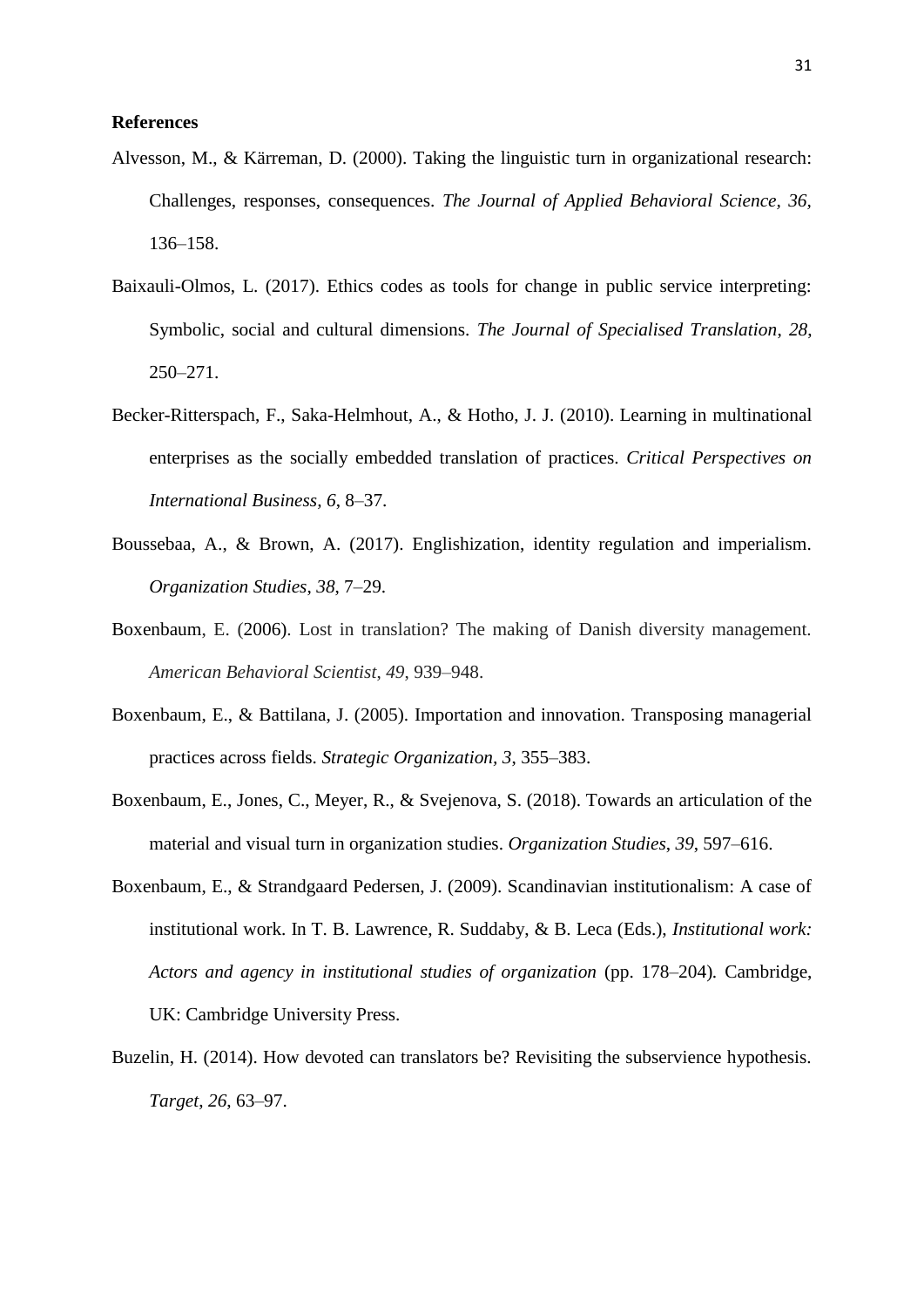- Callon, M. (1986). Some elements of a sociology of translation: Domestication of the scallops and the fishermen of St. Brieuc Bay. In J. Law (Ed.), *Power, action and belief* (pp. 196–223). London, UK: Routledge.
- Cassell, C., & Lee, B. (2017). Understanding translation work: The evolving interpretation of a trade union idea. *Organization Studies*, *38*, 1085–1106.
- Chesterman, A. (1996). On similarity. *Target 8*, 159–164.
- Chesterman, A. (2016). *Memes of translation. The spread of ideas in translation theory*. Revised edition. Benjamins Translation Library, 123. Amsterdam, The Netherlands: John Benjamins Publishing Company.
- Chidlow, A., Plakoyiannaki, E., & Welch, C. (2014). Translation in cross-language international business research: Beyond equivalence. *Journal of International Business Studies, 45*, 562–582.
- Ciuk, S., & James, P. (2015). Interlingual translation and transfer of value-infused practices: An in-depth qualitative exploration. *Management Learning, 46*, 565–581.
- Ciuk, S., James, P., & Sliwa, M. (2018). Micropolitical dynamics of interlingual translation processes in an MNC subsidiary. *British Journal of Management.* Retrieved from [https://doi.org/10.1111/1467-8551.12323.](https://doi.org/10.1111/1467-8551.12323)
- Cooren, F., Taylor, J. R., & van Every, E. J. (2006). *Communication as organizing. Empirical and theoretical explorations in the dynamic of text and conversation*. Mahwah, NJ: Lawrence Erlbaum Associates.
- Czarniawska, B., & Sevón, G. (1996). *Translating organizational change.* Berlin, Germany: de Gruyter.
- Czarniawska, B., & Sevón, G. (2005). *Global ideas: How ideas, objects and practices travel in the global economy.* Copenhagen, Denmark: Liber & Copenhagen Business School Press.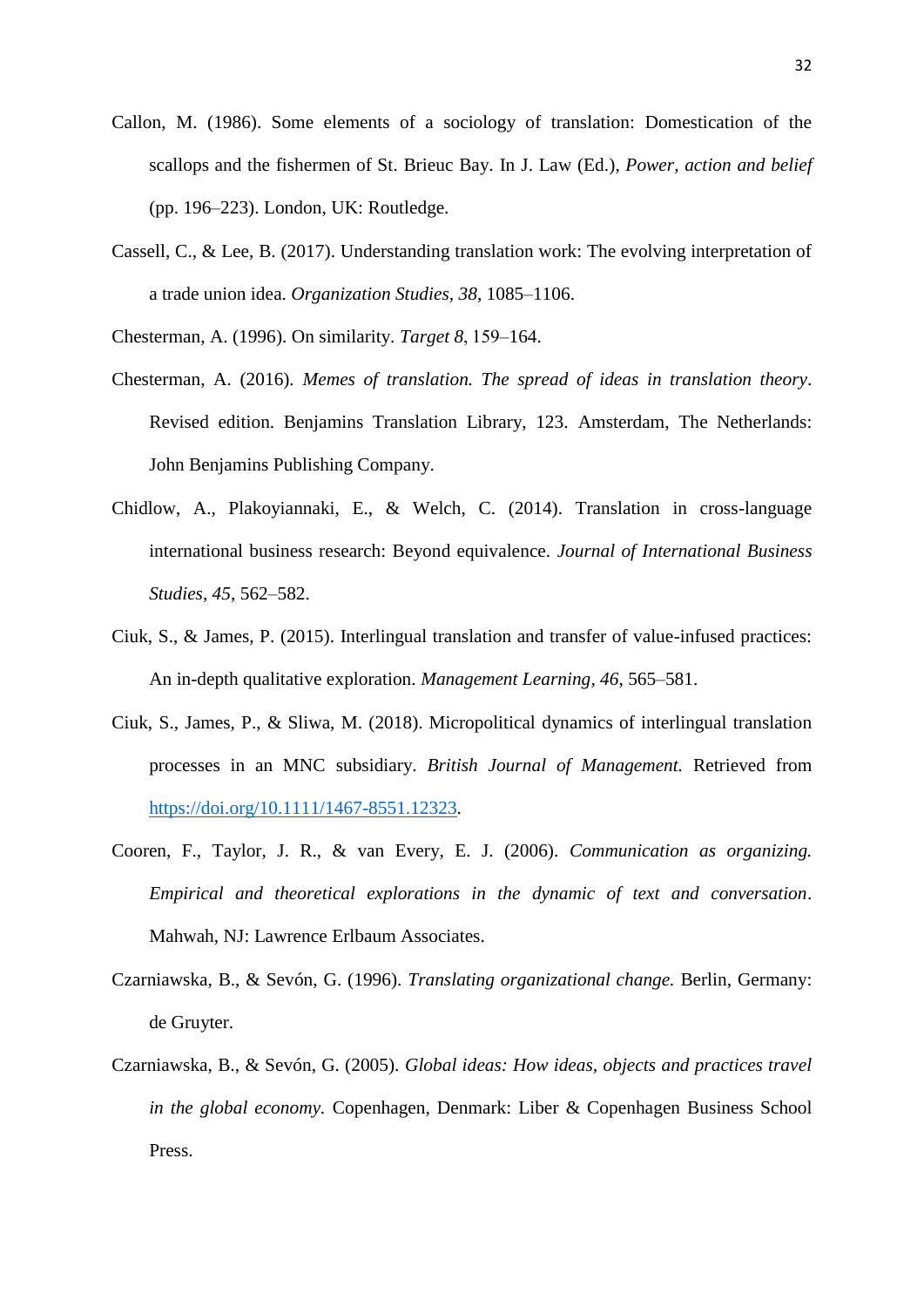Dar, S. (2018). De-colonizing the boundary-object. *Organization Studies*, *39*, 565–584.

- Drori, G. S., Höllerer, M. A., & Walgenbach, P. (2014). *Global themes and local variations in organization and management: Perspectives on glocalization*. New York, NY: Routledge.
- Duarte, J. F. (2000). The politics of non-translation: A case study in Anglo-Portuguese relations. *TTR: Traduction, Terminologie, Rédaction, 13*, 95–112.
- Frenkel, M. (2009). The Americanization of the antimanagerialist alternative in Israel: How foreign experts retheorized and disarmed workers' participation in management, 1950– 1970. *International Studies of Management & Organization, 38,* 17–37.
- Gammelgaard, J., Haakonsson, S., & Just, S.N. (2019). Corporate Scramble for Africa? Towards a postcolonial framework for transglocal development governance. *Organization Studies.* Retrieved from [https://doi.org/10.1177/0170840619835252,](https://doi.org/10.1177/0170840619835252)
- Geppert, M. (2003). Sensemaking and politics in MNCs: A comparative analysis of vocabularies within the global manufacturing discourse in one industrial sector. *Journal of Management Inquiry, 12,* 312–329.
- Höllerer, M., Daudigeos, T., Jancsary, D. (2018). *Multimodality, meaning, and institutions*. Bingley, UK: Emerald Publishing.
- Holz-Mänttäri, J. (1984). *Translatorisches Handeln. Theorie und Methode*. Annales Academia Scientiarum Fennicae B 226. Helsinki, Finland: Helsingin tiedeakatemia. (Finnish Academy of Science and Letters).
- Jakobson, R. (2000). On linguistic aspects of translation. In L. Venuti (Ed.), *The translation studies reader* (pp. 138–144). London, UK and New York, NY: Routledge.
- Jancsary, D., Meyer, R. E., Höllerer, M., & Boxenbaum, E. (2017). Institutions as multimodal accomplishments: Towards the analysis of visual registers. *Research in the Sociology of Organizations*, *54A*, 87–117.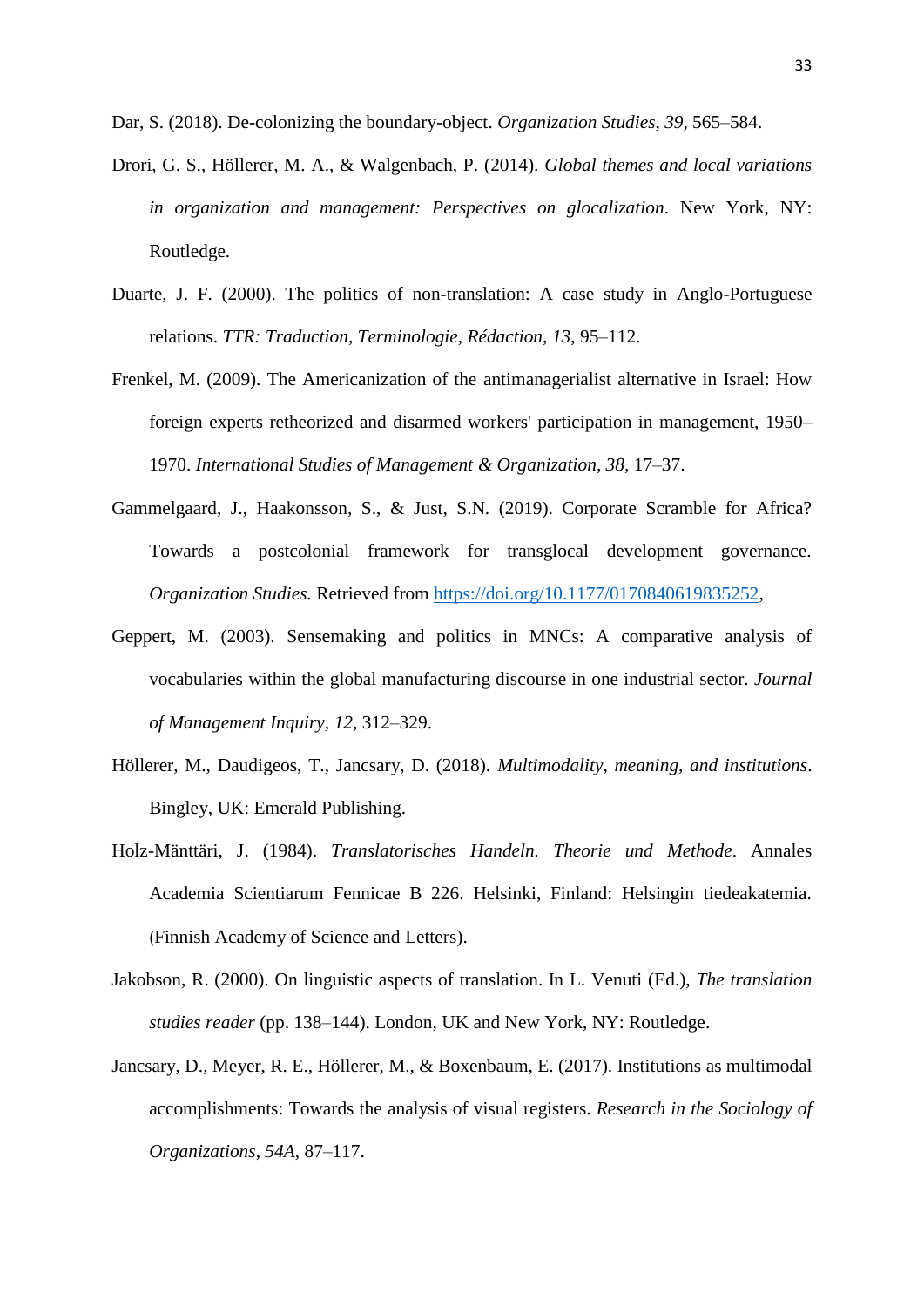- Kettunen, J. (2016). Interlingual translation of the International Financial Reporting Standards as institutional work. *Accounting, Organizations and Society, 56*, 38–54.
- Koskela, M., Koskinen, K., & Pilke, N. (2017). Bilingual formal meeting as a context of translatoriality. *Target*, *29,* 464–485.
- Koskinen, K. (2000). *Beyond ambivalence. Postmodernity and the ethics of translation*. Doctoral dissertation. Tampere, Finland: University of Tampere.
- Kostova, T. (1999). Transnational transfer of strategic organizational practices: A contextual perspective. *Academy of Management Review, 24,* 308–324.
- Latour, B. (1986). The powers of association. In J. Law (Ed.), *Power, action and belief: A new sociology of knowledge?* London, UK: Routledge and Kegan Paul.
- Lefevere, A. (1992). *Translation, rewriting, and the manipulation of literary fame*. London, UK and New York, NY: Routledge.
- Levý, J. (1967). Translation as a decision process. In J. Levý (Ed.), *To honour Roman Jakobson: Essays on the occasion of his seventieth birthday II* (pp. 1171–1182). The Hague, The Netherlands: Mouton.
- Logemann, M., & Piekkari, R. (2015). 'Localise or local lies?' The power of language and translation in the multinational corporation. *Critical Perspectives on International Business*, *11,* 30–53.
- Meyer, R. E. (2014). 'Re-localization' as micro-mobilization of consent and legitimacy. In G. S. Drori, M. A. Höllerer, & P. Walgenbach (Eds.), *Global themes and local variations in organization and management: Perspectives on glocalization* (pp. 79–89). New York, NY: Routledge.
- Meyer, R. E., & Boxenbaum, E. (2010). Exploring European-ness in organization research. *Organization Studies, 31*, 737–755.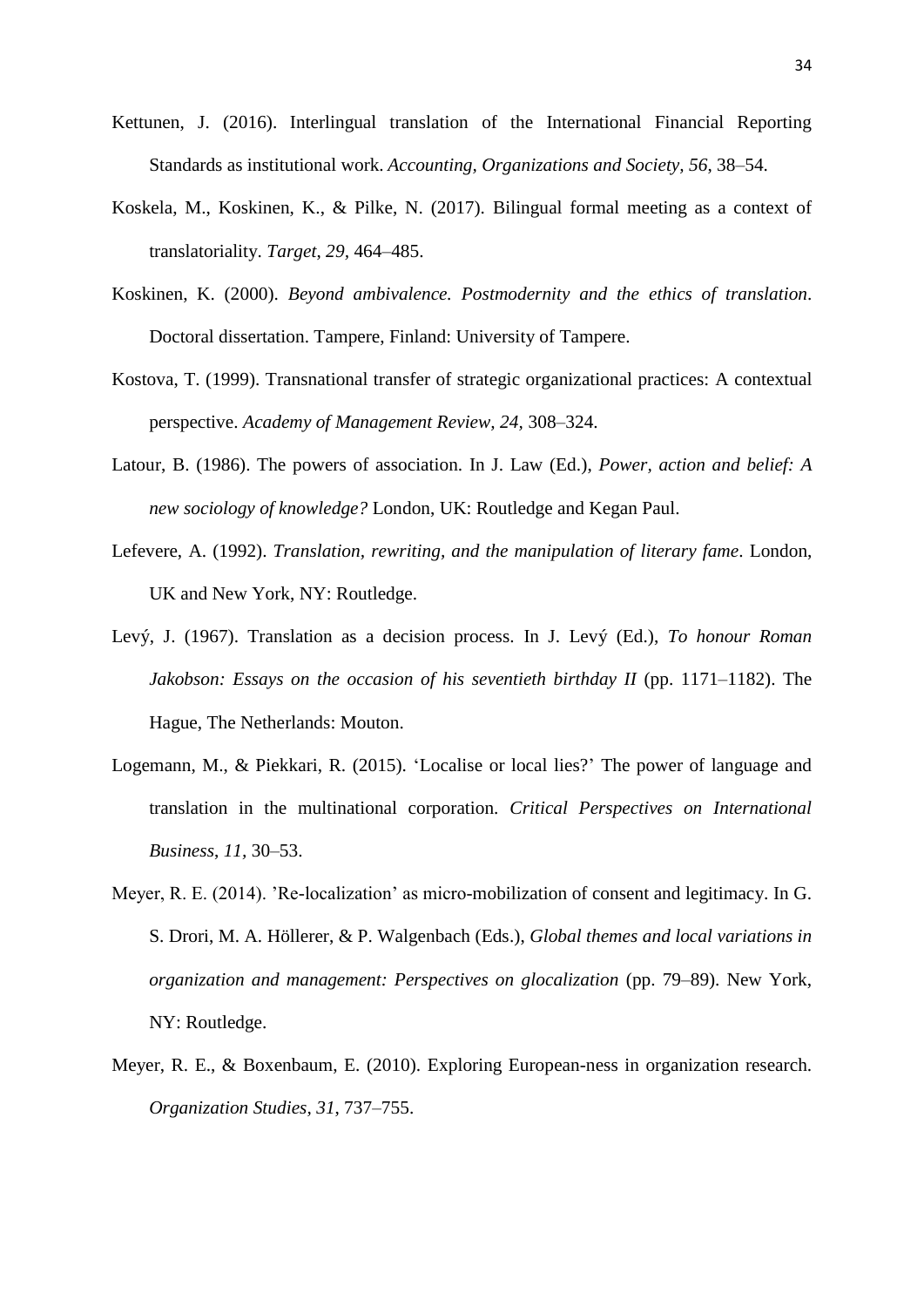- Meyer, R. E., & Höllerer, M. A. (2010). Meaning structures in a contested issue field: A topographic map of shareholder value in Austria. *Academy of Management Journal, 53,*  1241–1262.
- Neeley, T. (2017). *The language of global success.* Princeton, NJ: Princeton University Press.
- Nida, E. A. (1964). *Toward a science of translating*. Leiden, The Netherlands: E. J. Brill.
- Nord, C. (1991). Scopos, loyalty, and translational conventions. *Target, 3,* 91–109.
- Obst, H. (2010). *White House interpreter: The art of interpretation.* Bloomington, IN: Author House.
- Paloposki, O. (2011). Domestication and foreignization. In Y. Gambier & L. van Doorslær (Eds.), *Handbook of translation studies,* vol. 2 (pp. 40–42). Amsterdam, The Netherlands: John Benjamins Publishing Company.
- Pedersen, D. (2014). Exploring the concept of transcreation: Transcreation as 'more than translation'? *Cultus, 7,* 57–71.
- Piekkari, R., & Tietze, S. (2014). Micropolitical behavior in the multinational enterprise: A language perspective. In A. Verbeke, R. van Tulder, & S. Lundan (Eds.), *Multinational enterprises, markets and institutional diversity. Progress in international business* (pp. 259–277)*.* Bingley, UK: Emerald.
- Piekkari, R., & Westney, E. (2017). Language as a meeting ground for research on the MNC and organization theory. In C. Dörrenbächer & M. Geppert, (Eds.), *Multinational corporations and organization theory: Post millenium perspectives, v*ol. 49 (pp. 193–232). Bingley, UK: Emerald.
- Pym, A. (2010). *Exploring translation theories.* New York, NY and London, UK: Routledge.
- Pym, A. (2015). Translating as risk management. *Journal of Pragmatics, 85*, 67–80.
- Røvik, K. A. (2016). Knowledge transfer as translation: Review and elements of an instrumental theory*. International Journal of Management Reviews, 18,* 290–310.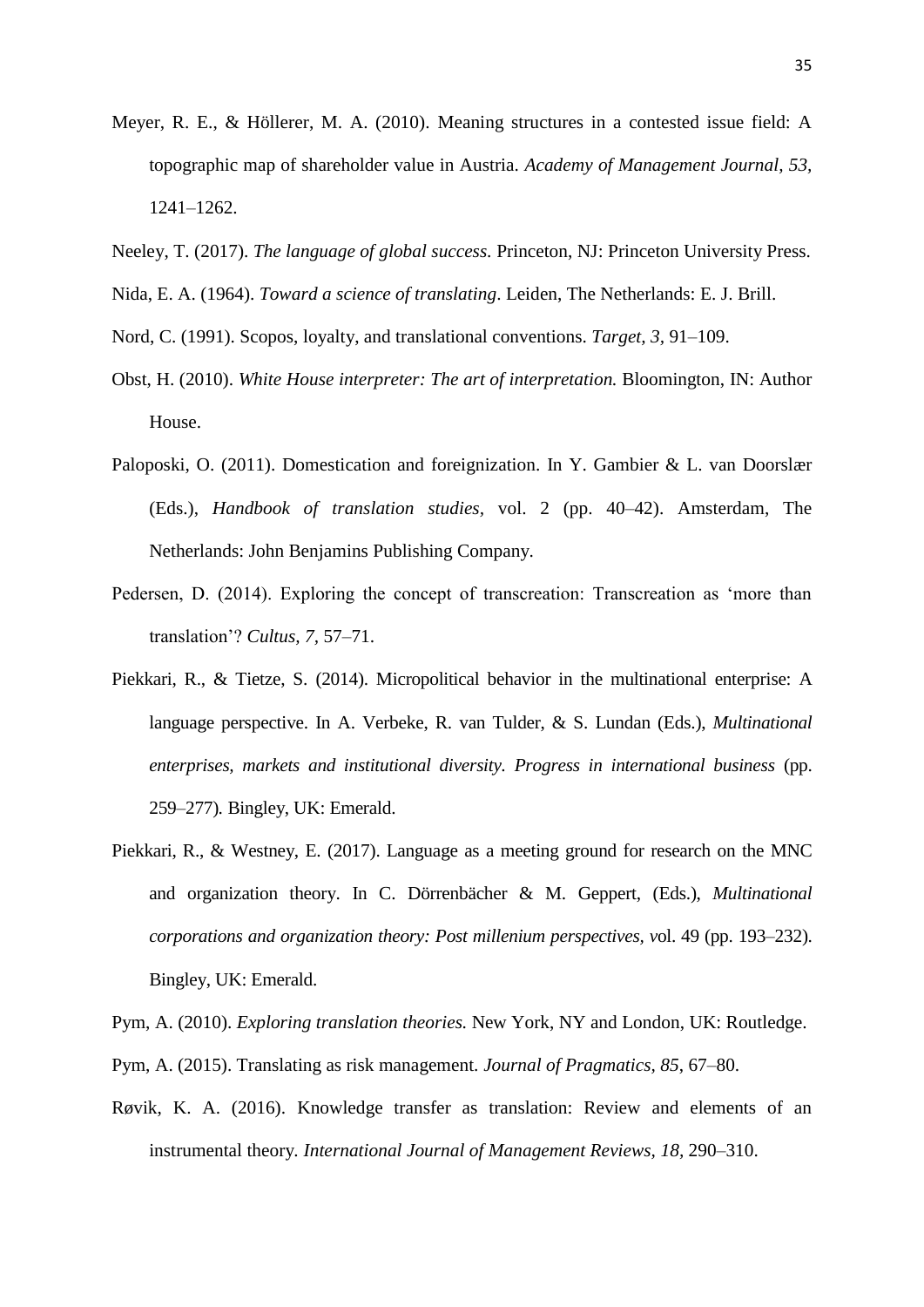- Sahlin-Andersson, K. (1996). Imitating by editing success: The construction of organization fields. In B. Czarniawska & G. Sevón (Eds.), *Translating organizational change* (pp. 69–92)*.* Berlin, Germany: Walter de Gruyter.
- Sahlin-Andersson, K., & Engwall, L. (2002). *The expansion of management knowledge: Carriers, flows and sources*. Stanford, CA: Stanford University Press.
- Saka, A. (2004). The cross-national diffusion of work systems: Translation of Japanese operations in the UK. *Organization Studies*, *25*, 209–228.
- Schoeneborn, D., Kuhn, T., & Kärreman, D. (2019). The communicative constitution of organization, organizing, and organizationality. *Organization Studies, 40*, 475–496.
- Stanovsky, G., Smith, N. A., & Zettlemoyer, L. (2019). Evaluating gender bias in machine translation. arXiv preprint. arXiv:1906.00591, Available at <https://arxiv.org/abs/1906.00591>
- Star, S. L. (2010). This is not a boundary object: Reflections on the origin of a concept. *Science, Technology, and Human Values, 35*, 601–617.
- Star, S. L., & Griesemer, J. (1989). Institutional ecology, 'translations' and boundary objects: Amateurs and professionals in Berkeley's Museum of Vertebrate Zoology, 1907–1939. *Social Studies of Science, 19*, 387–420.
- Steyaert, C., & Janssens, M. (2013). Multilingual scholarship and the paradox of translation and language in management and organization studies. *Organization*, *20*, 131–142.
- Steyaert, C., Ostendorp, A., & Gaibrois, C. (2011). Multilingual organizations as 'linguascapes': Negotiating the position of English through discursive practices. *Journal of World Business, 46*, 270–278.
- Strowe, A. (2013). Power and translation. In Y. Gambier & L. van Doorslær (Eds.), *Handbook of translation studies,* vol. 4 (pp. 134–141). Amsterdam, The Netherlands: John Benjamins Publishing Company.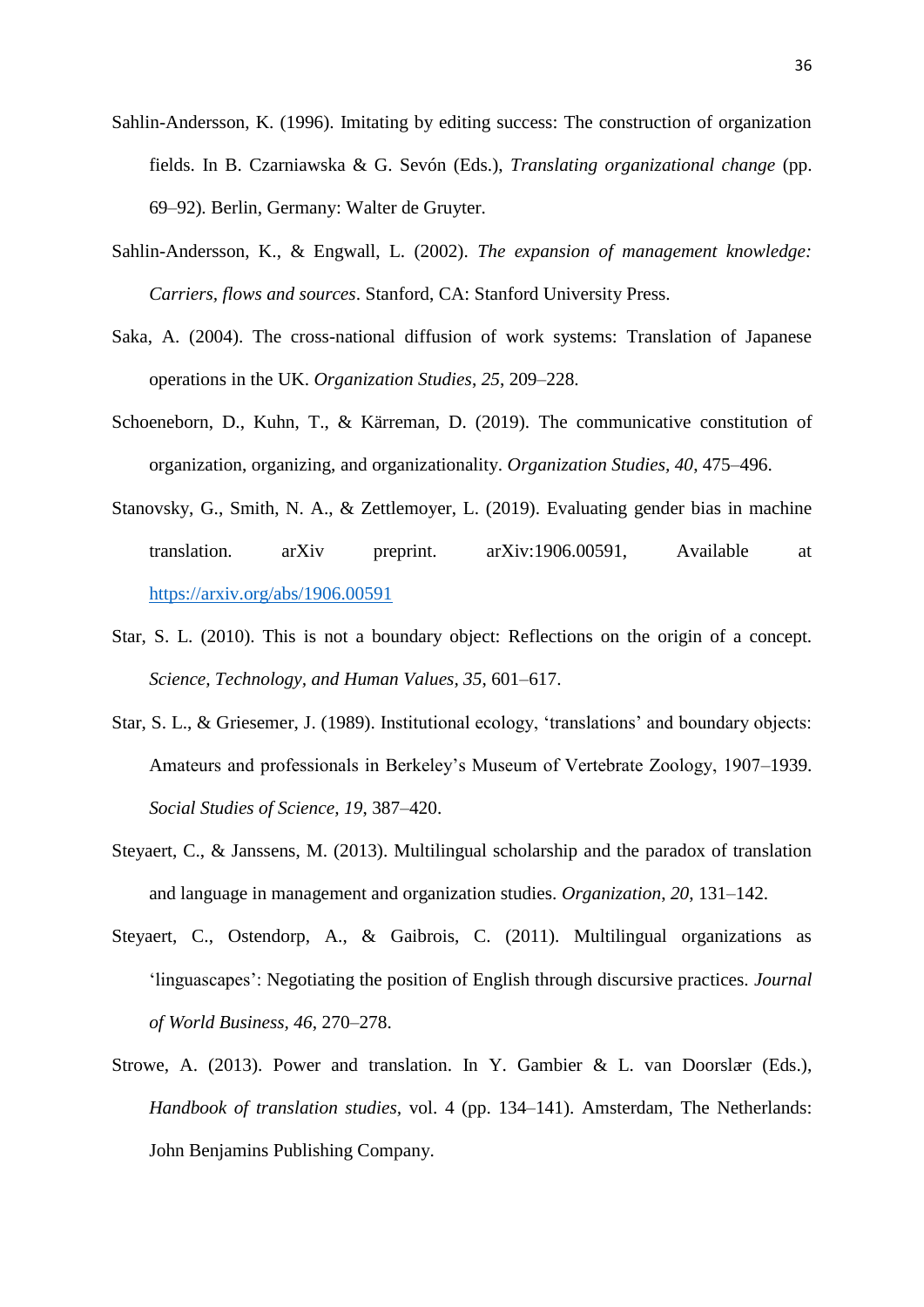- Tatli, A., Vassilopoulou, J., Ariss, A. A., & Özbilgin, M. (2012). The role of regulatory and temporal context in the construction of diversity discourses: The case of the UK, France and Germany. *European Journal of Industrial Relations*, *18*, 293–308.
- Tietze, S. (2018). Multilingual research, monolingual publications: Management scholarship in English only? *European Journal of International Management*, *12*, 28–45.
- Tietze, S., & Dick, P. (2013). The victorious English language: Hegemonic practices in the management academy. *Journal of Management Inquiry, 22,* 122–134.
- Tietze, S., Tansley, C., & Helienek, E. (2017). The translator as agent in talent management knowledge transfer. *International Journal of Cross Cultural Management*, *17,* 151–169.
- Toury, G. (2012). *Descriptive translation studies – and beyond.* Revised edition. Benjamins Translation Library, 100. Amsterdam, The Netherlands: John Benjamins Publishing Company.
- Tuylenev, S. (2014). *Translation and society: An introduction.* London, UK and New York, NY: Routledge.
- Tyllström, A. (2019). More than a revolving door: Corporate lobbying and the socialization of institutional carriers. *Organization Studies. R*etrieved from [https://doi.org/10.1177/0170840619848014.](https://doi.org/10.1177%2F0170840619848014)
- Üsdiken, B. (2010). Between contending perspectives and logics: Organizational studies in Europe. *Organization Studies, 31*, 715–735.
- Usunier, J. C. (2011). Language as a resource to assess cross-cultural equivalence in quantitative management research. *Journal of World Business, 46,* 314–319.
- Venuti, L. (1995). *The translator's invisibility: A history of translation.* London, UK and New York, NY: Routledge.
- Vermeer, H. J. (1996). *A skopos theory of translation: Some arguments for and against.* Heidelberg, Germany: TextconText.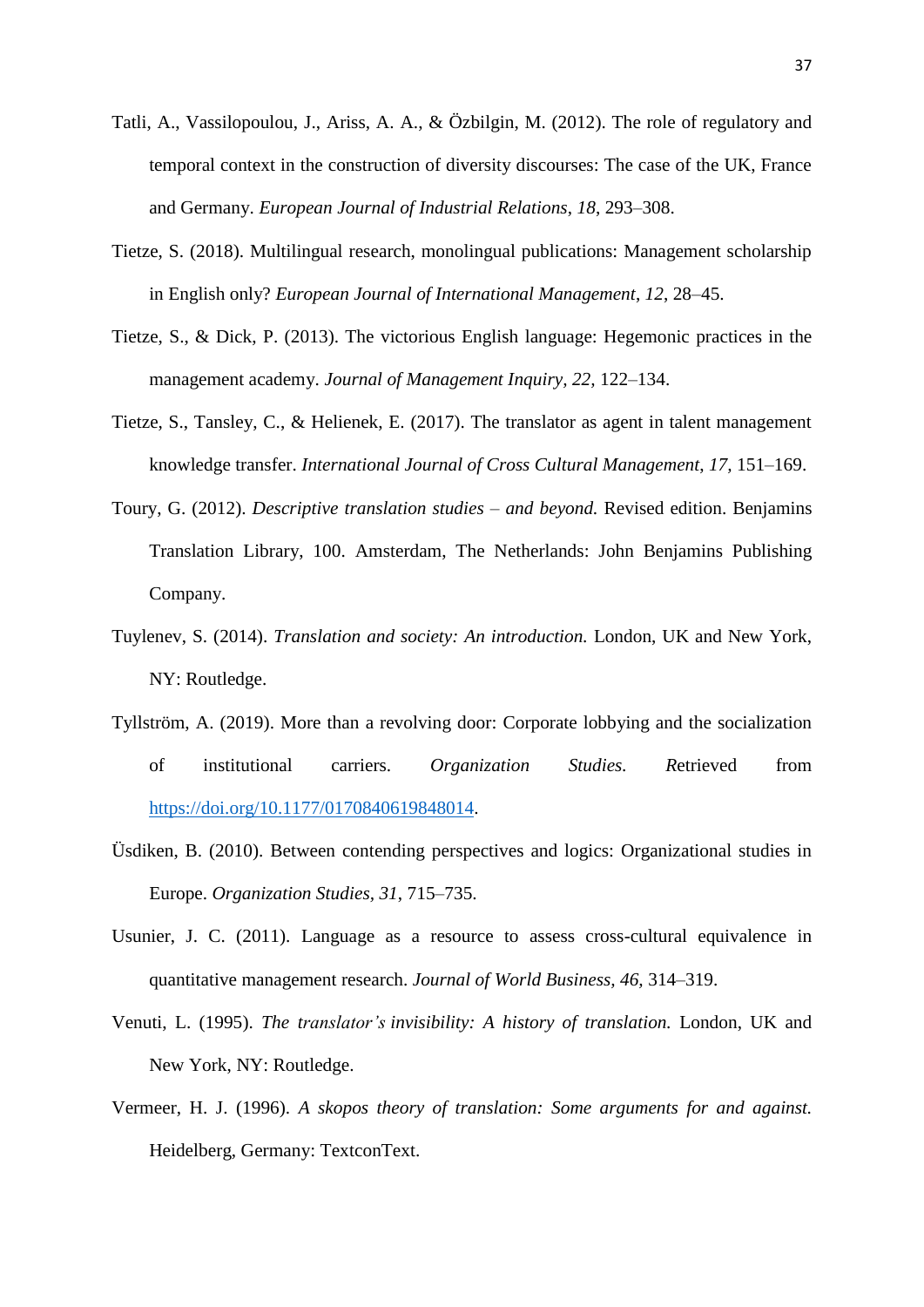- Wæraas, A., & Agger Nielsen, J. (2016). Translation theory 'translated': Three perspectives on translation in organizational research. *International Journal of Management Reviews*, *18*, 236–270.
- Westney, D. E., & Piekkari, R. (2019). Reversing the translation flow: Moving organizational flow from Japan to the U.S. *Journal of Management Studies.* Retrieved from [https://doi.org/10.1111/joms.12435.](https://doi.org/10.1111/joms.12435)
- Whittle, A., Suhomlinova, O., & Mueller, F. (2010). Funnel of interests: The discursive translation of organizational change. *The Journal of Applied Behavioral Science, 46*, 16–37.
- Wierzbicka, A. (2014). *Imprisoned in English: The hazards of English as a default language.* Oxford, UK: Oxford University Press.
- Xian, H. (2008). Lost in translation? Language, culture and the roles of translator in cross‐ cultural management research. *Qualitative Research in Organizations and Management: An International Journal, 3,* 231–245.
- Zilber, T. B. (2002). Institutionalization as an interplay between actions, meanings, and actors: The case of a rape crisis center in Israel. *The Academy of Management Journal, 45,* 234–254.
- Zilber, T. B. (2006). The work of the symbolic in institutional processes: Translation of rational myths in Israeli high-tech. *Academy of Management Journal*, *49*, 281–303.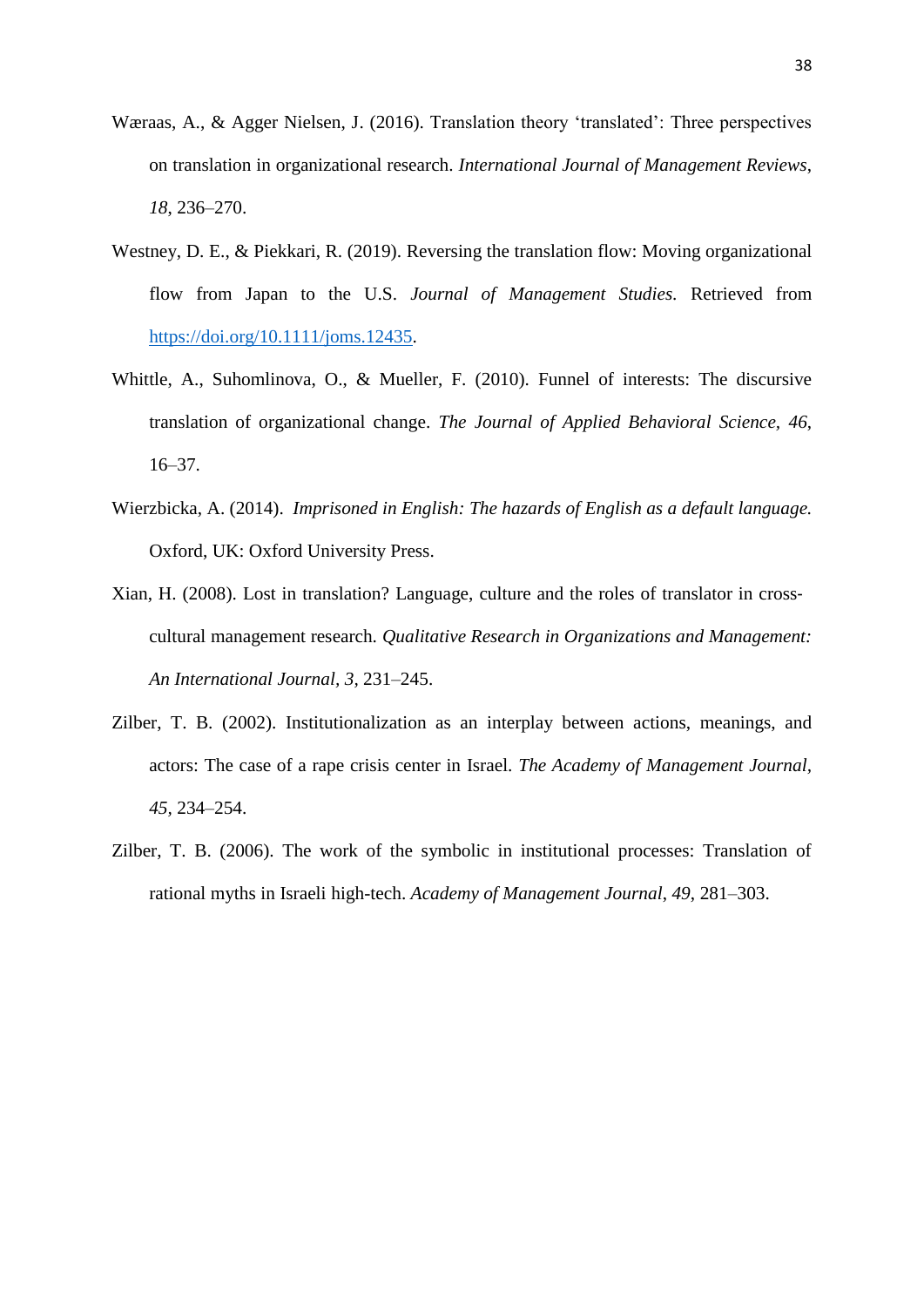| Key<br>dimensions                  | Interlingual translation                                                                                                                | Metaphorical translation                                                                                                                                 |
|------------------------------------|-----------------------------------------------------------------------------------------------------------------------------------------|----------------------------------------------------------------------------------------------------------------------------------------------------------|
| <b>Definition</b>                  | A process of reverbalizing meaning<br>in another natural language                                                                       | A process through which practices<br>get modified when they are moved<br>to a new organizational context                                                 |
| <b>Basis</b> for<br>translation    | Language- and text-based                                                                                                                | Language- and text-based, but also<br>materializations of practices                                                                                      |
| Objective                          | Finding relevant sameness between<br>source and target texts with<br>necessary adaptations to fit the<br>translation in the new context | Fitting the new practice in the<br>receiving context and making it<br>locally relevant                                                                   |
| <b>Translator</b>                  | Primarily professional translators,<br>but sometimes also<br>paraprofessional translators, who<br>undertake interlingual translation    | Paraprofessional translators (i.e.,<br>managers, employees and<br>consultants), who undertake both<br>metaphorical and interlingual<br>translation       |
| <b>Agency of the</b><br>translator | Invisible                                                                                                                               | Visible                                                                                                                                                  |
| <b>Dominant</b>                    | Translation as a decision-making                                                                                                        | Translation as an open-ended, on-                                                                                                                        |
| view of                            | bringing closure and direction                                                                                                          | going sense-making/-giving                                                                                                                               |
| translation                        | through language choices                                                                                                                | process                                                                                                                                                  |
| process                            |                                                                                                                                         |                                                                                                                                                          |
| <b>Key</b>                         | Holz-Mänttäri, 1984; Lefevere,                                                                                                          | Boxenbaum, 2006; Czarniavska &                                                                                                                           |
| references                         | 1992; Levý, 1967; Pym, 2010;<br>Toury, 2012; Venuti, 1995;<br>Vermeer, 1996                                                             | Sevón, 1996, 2005; Drori, Höllerer,<br>& Walgenbach, 2014; Sahlin-<br>Andersson, 1996; Sahlin-<br>Andersson & Engwall, 2002; Saka,<br>2004; Zilber, 2006 |

**Table 1**. Similarities and Differences Between Interlingual and Metaphorical Translation.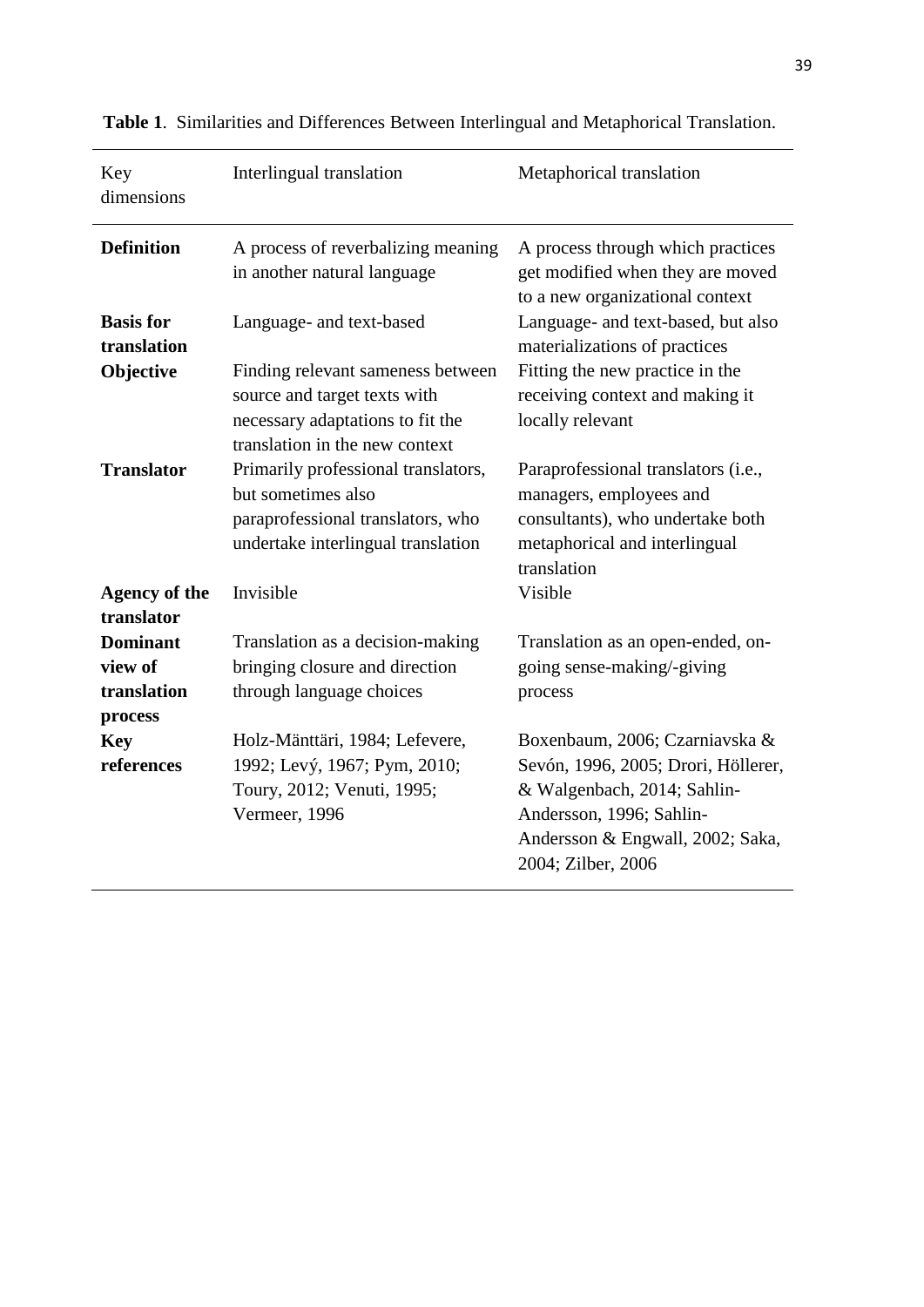

**Figure 1**. Four Idealized Types of Metaphorical and Interlingual Translation in Multilingual Contexts.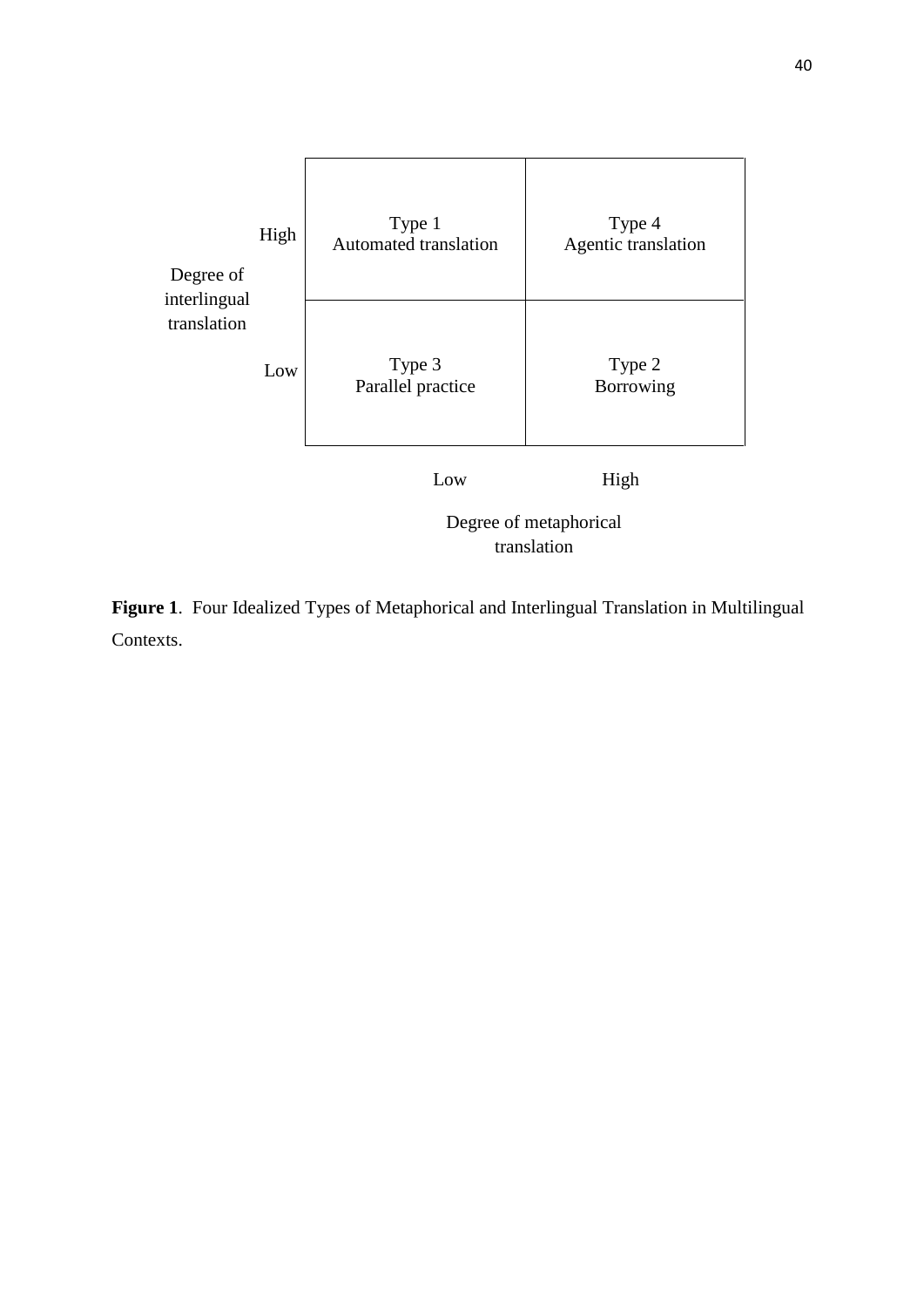| Dimension                                                                      | Case 1 (Tietze,<br>Tansley, &<br>Helienek)                                                                                                                             | Case 2 (Ciuk, James,<br>& Sliwa)                                                                                                                                                           | Case 3 (Logemann<br>& Piekkari)                                                                                                                                                                       |
|--------------------------------------------------------------------------------|------------------------------------------------------------------------------------------------------------------------------------------------------------------------|--------------------------------------------------------------------------------------------------------------------------------------------------------------------------------------------|-------------------------------------------------------------------------------------------------------------------------------------------------------------------------------------------------------|
| Need for high<br>degree of<br>metaphorical<br>translation                      | Introduction of<br>talent management,<br>a new Western<br>management<br>practice in a Slovak<br>company, which is<br>a radically different<br>context from the<br>West | Implementation of<br>new corporate<br>values in a US-<br>owned subsidiary in<br>Poland; these<br>corporate values<br>reflect North<br>American views<br>which differ from<br>local context | Introduction of a<br>new practice to<br>communicate<br>corporate strategy to<br>the entire workforce<br>through letters from<br>the CEO                                                               |
| Need for high<br>degree of<br>interlingual<br>translation                      | Talent management<br>travels from English<br>to Slovak, no Slovak<br>vocabulary to<br>express talent<br>management<br>practices                                        | Corporate values<br>travel from English<br>to Polish, raising<br>inappropriate or<br>undesirable<br>connotations locally                                                                   | <b>CEO</b> letters travel<br>from English to<br>French                                                                                                                                                |
| Organizational<br>status of<br>paraprofessional<br>translator(s)               | External consultant;<br>close associate of<br>managing director                                                                                                        | Group of Polish<br>subsidiary managers                                                                                                                                                     | Managing director<br>of the French<br>subsidiary                                                                                                                                                      |
| <b>Skopos of</b><br>paraprofessional<br>translation(s)<br><b>Skopos of the</b> | To introduce talent<br>management as a<br>progressive<br>management<br>practice and<br>modernize the<br>mindset of the<br>leadership group<br>The skopos of the        | To rescue the<br>subsidiary from a<br>downward spiral and<br>ensure that<br>organizational<br>change is<br>implemented<br>The skopos of the                                                | To retain the<br>autonomy of the<br>local subsidiary,<br>allow for more<br>discretionary<br>decisions and room<br>to manoeuvre at the<br>local level<br>Different skopoi                              |
| commissioner of<br>the translation                                             | Slovak managing<br>director is the same<br>as that of the<br>paraprofessional<br>translator                                                                            | US headquarters is<br>the same as that of<br>the paraprofessional<br>translators                                                                                                           | between CEO and<br>paraprofessional<br>translator; CEO aims<br>to create a shared<br>terminology and<br>enhance global<br>alignment across the<br>subsidiaries of the<br>multinational<br>corporation |
| <b>Nature of</b><br>translation work by<br>paraprofessional<br>translation(s)  | He omits large<br>sections of the<br>English language<br>material, invents                                                                                             | They consciously<br>redesign corporate<br>values to facilitate a<br>positive reception by                                                                                                  | He translates a text<br>that was not<br>supposed to be<br>translated, adapts the                                                                                                                      |

|  |  | Table 2. Comparison of Agentic Translation across the Three Published Cases. |  |
|--|--|------------------------------------------------------------------------------|--|
|  |  |                                                                              |  |